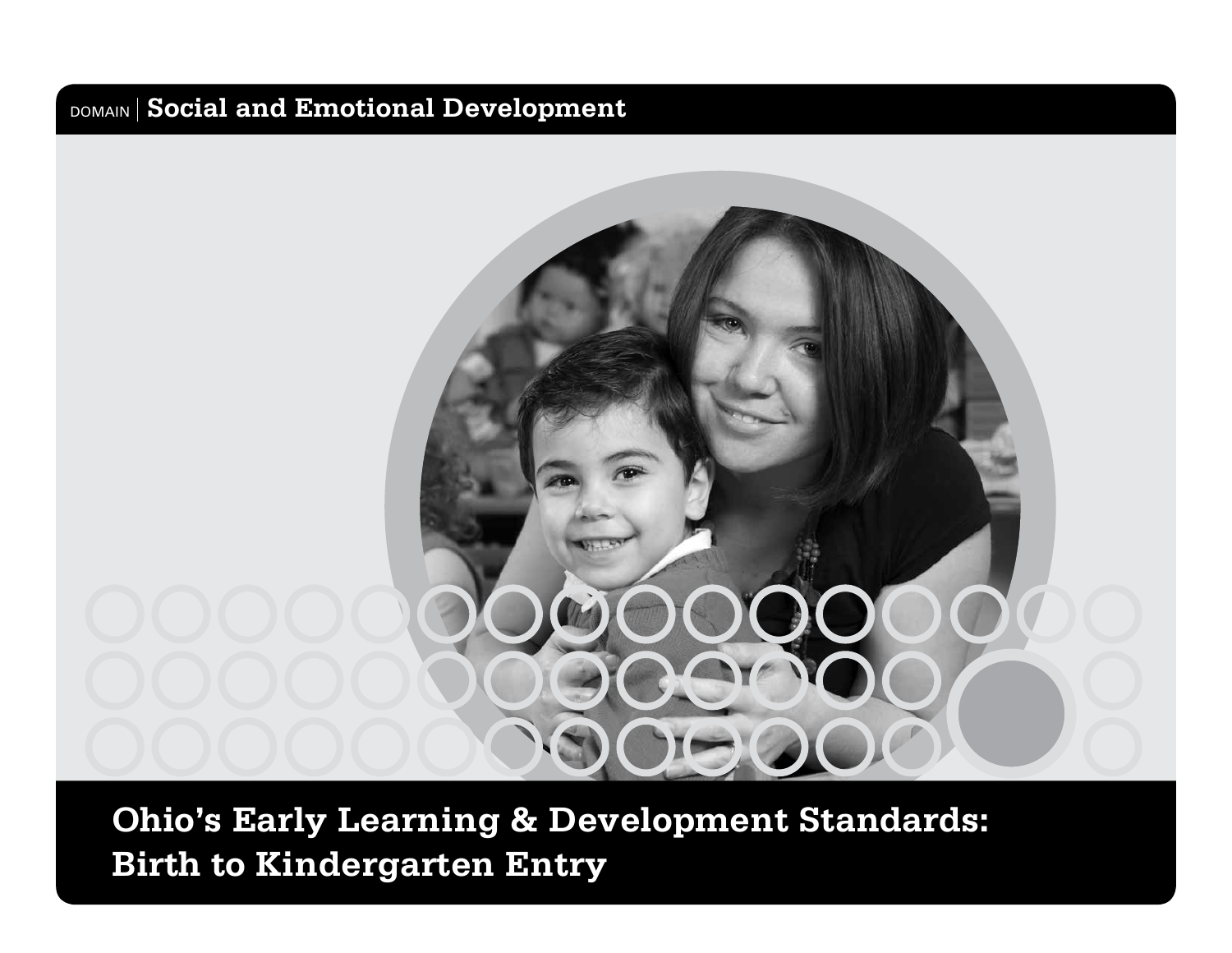#### **Table of Contents**

| <b>Social and Emotional Development</b>    | S <sub>2</sub>  |
|--------------------------------------------|-----------------|
| Learning and Development Progression       | S <sub>3</sub>  |
| Self                                       |                 |
| <b>Awareness and Expression of Emotion</b> | S4              |
| Self-Concept                               | S <sub>6</sub>  |
| Self-Comforting                            | S <sub>8</sub>  |
| Self-Regulation                            | S <sub>9</sub>  |
|                                            | S <sub>11</sub> |
| Relationships                              |                 |
| Attachment                                 | S <sub>12</sub> |
| Interactions with Adults                   | S15             |

#### **Standards' Purpose and Five Domains**

Peer Interactions and Relationships ........................S17 Empathy ............................................................S20

The Standards support the development and well-being of young children to foster their learning.

*Ohio's Early Learning & Development Standards* present a continuum of learning and development from birth to age five in each of five domains:

- Approaches Toward Learning
- Cognition and General Knowledge
- Language and Literacy
- Physical Well-Being and Motor Development
- Social and Emotional Development

Because the infant/toddler years are marked by rapid developmental change, the Standards are divided into three meaningful transitional periods: Infants (birth to around 8

months), Young Toddlers (6 to around 18 months), and Older Toddlers (16 to around 36 months). The Standards during the pre-kindergarten years (3-5 years), describe those developmental skills and concepts children should know and be able to do at the end of their pre-kindergarten experience.

#### **Organization of the Standards**

The Standards within each domain are organized according to strands: the developmental or conceptual components within each domain. Each strand contains one or more topics, the area of focus within each strand, and the standard statements: those concepts and skills children should know and be able to do for the different age groups.

Some topics reflect learning and development across the birth-to-five continuum, with Standards for all age levels: infants, young toddlers, older toddlers, and Pre-K, while other topics pertain only to a specific age.

For example, some knowledge and skills – the ability to identify and describe shapes or skills related to social studies and science – emerge in preschool. Topics that address those competencies include Standards only at the Pre-K level. Other topics such as Self Comforting and Social Identity have Standards only at the infant-toddler levels, because these foundational skills developed during the early years lead to more specific competencies at the preschool level.

Each domain also contains a Learning and Development Progression which shows at a glance what skills are developed by children and when.

**Download All Five Domains at earlychildhoodohio.org**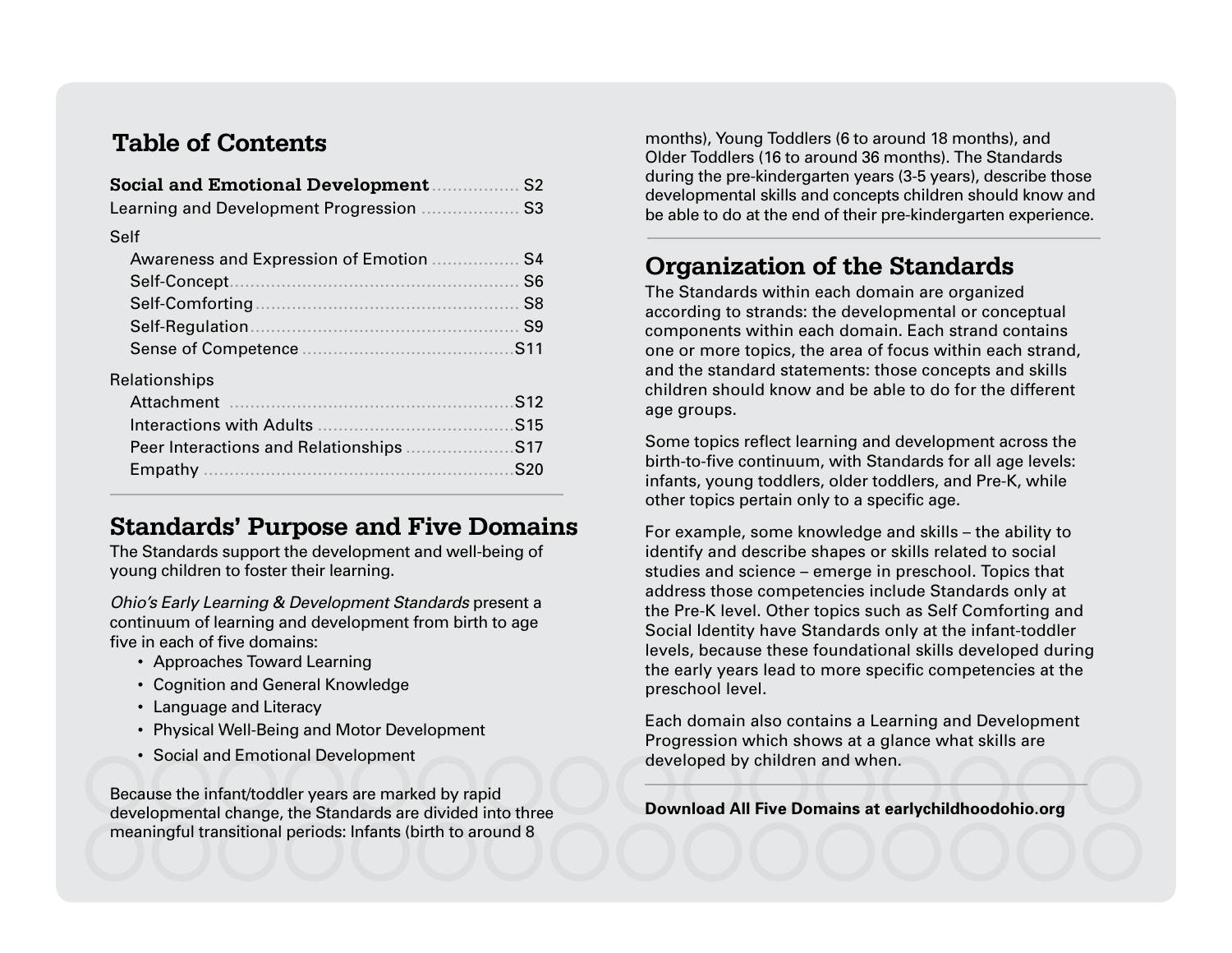The Standards for Social and Emotional development involve behaviors that reflect children's emotional growth and their growing ability to successfully navigate their social worlds through interactions with teachers and peers. These Standards include a focus on children's developing abilities to regulate attention, emotions, and behavior, and to establish positive relationships with familiar adults and with peers. Research indicates that early skills of social competence and self-regulation are foundational to children's long-term academic and social success (National Research Council, 2008).

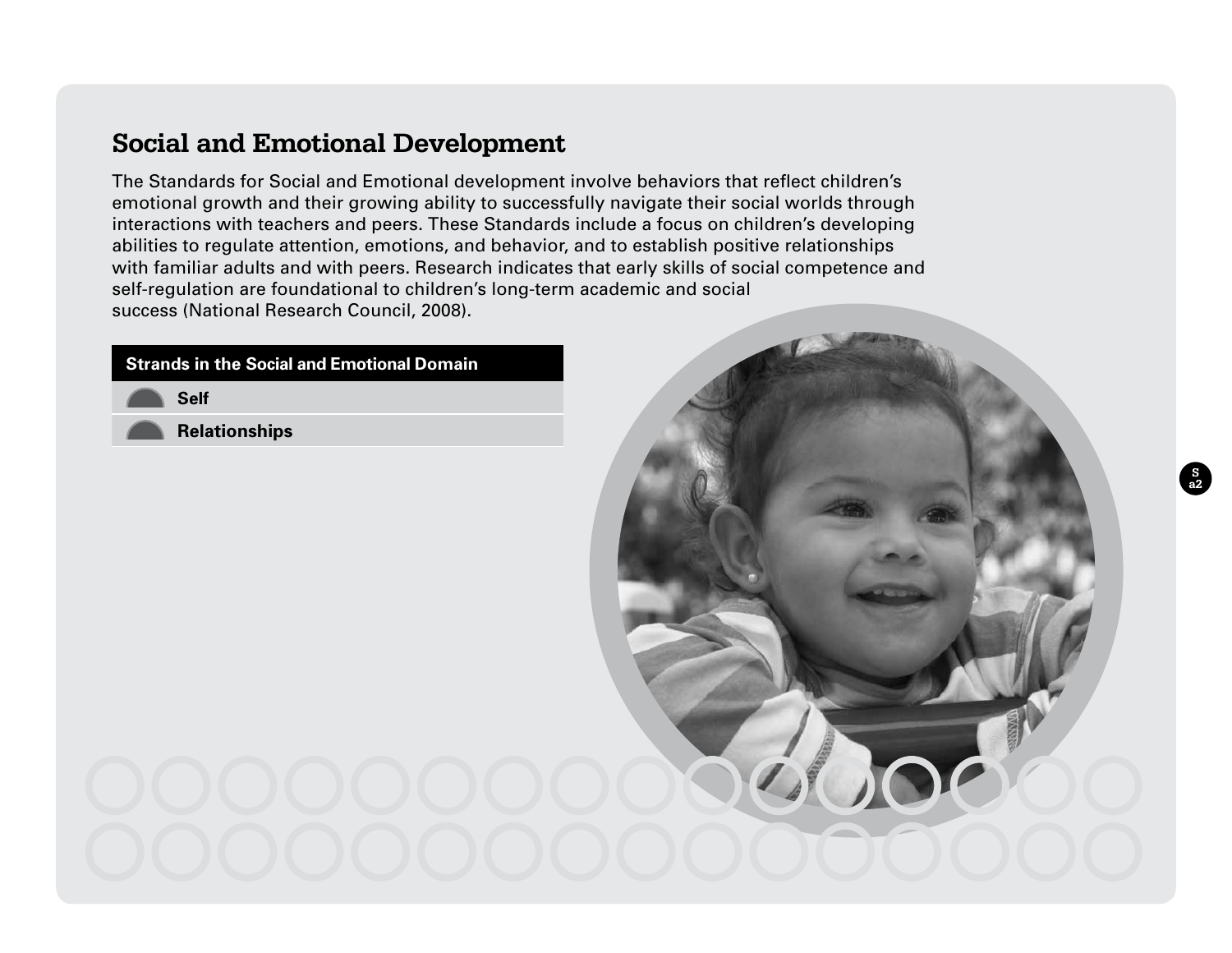| <b>STRAND</b> | <b>Infants/Toddlers Self</b>          | <b>Pre-Kindergarten Self</b>          |
|---------------|---------------------------------------|---------------------------------------|
| <b>TOPICS</b> | • Awareness and Expression of Emotion | • Awareness and Expression of Emotion |
|               | • Self-Concept                        | • Self-Concept                        |
|               | • Self-Comforting                     |                                       |
|               | • Self- Regulation                    | • Self-Regulation                     |
|               | • Sense of Competence                 | • Sense of Competence                 |
| <b>STRAND</b> | <b>Infants/Toddlers Relationships</b> | <b>Pre-Kindergarten Relationships</b> |
| <b>TOPICS</b> | • Attachment                          | • Attachment                          |
|               | • Interactions with Adults            | • Interactions with Adults            |
|               | • Peer Interactions and Relationships | • Peer Interactions and Relationships |
|               | $\cdot$ Empathy                       | $\cdot$ Empathy                       |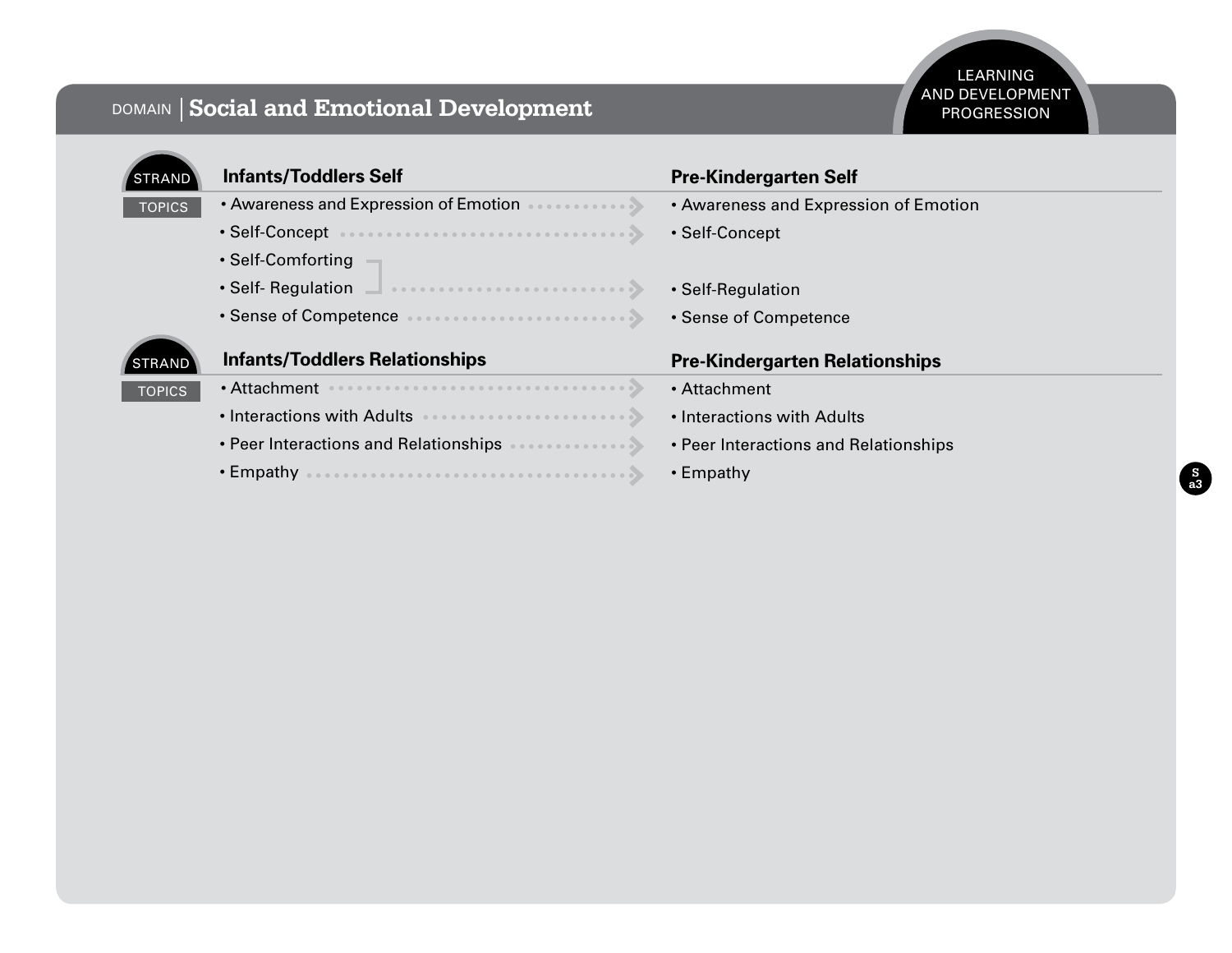

### STRAND | Self



| TOPIC   Awareness and Expression of Emotion                                                                                                                                                                                                                                                                                                                                                                                                                                                                                                  |                                                                                                                                                                                                                                                                                                                                                                                                                                                                                                                                                                                                                                                                                                                                                                                                                                  |                                                                                                                                                                                                                                                                                                                                                                                                                                                                                                                                      |                                                                                                                                                                                                                                                                                   |
|----------------------------------------------------------------------------------------------------------------------------------------------------------------------------------------------------------------------------------------------------------------------------------------------------------------------------------------------------------------------------------------------------------------------------------------------------------------------------------------------------------------------------------------------|----------------------------------------------------------------------------------------------------------------------------------------------------------------------------------------------------------------------------------------------------------------------------------------------------------------------------------------------------------------------------------------------------------------------------------------------------------------------------------------------------------------------------------------------------------------------------------------------------------------------------------------------------------------------------------------------------------------------------------------------------------------------------------------------------------------------------------|--------------------------------------------------------------------------------------------------------------------------------------------------------------------------------------------------------------------------------------------------------------------------------------------------------------------------------------------------------------------------------------------------------------------------------------------------------------------------------------------------------------------------------------|-----------------------------------------------------------------------------------------------------------------------------------------------------------------------------------------------------------------------------------------------------------------------------------|
| Infants (Birth-8 months)                                                                                                                                                                                                                                                                                                                                                                                                                                                                                                                     | Young Toddlers (6-18 months)                                                                                                                                                                                                                                                                                                                                                                                                                                                                                                                                                                                                                                                                                                                                                                                                     | Older Toddlers (16-36 months)                                                                                                                                                                                                                                                                                                                                                                                                                                                                                                        | Pre-Kindergarten (3-5 years)                                                                                                                                                                                                                                                      |
| <b>STANDARD STATEMENT</b><br><b>Express a variety of emotions</b><br>(contentment, distress, happiness,<br>sadness, surprise, dislike,<br>anger and fear) through facial<br>expressions, gestures, movement<br>and sounds.<br><b>EXAMPLES</b><br>Expresses sadness, fear or<br>distress by crying, kicking legs and<br>stiffening body.<br>Coos when feeling comfortable.<br>Expresses joy by waving arms and<br>kicking legs.<br>Spits out things or turns head to<br>show dislike.<br>Smiles or laughs when interacting<br>with caregiver. | <b>STANDARD STATEMENT</b><br><b>Communicate emotions</b><br>purposefully and intentionally,<br>nonverbally and possibly with<br>a few familiar words including<br>complex emotions such as<br>happiness, sadness, surprise,<br>dislike, anger, and fear.<br><b>EXAMPLES</b><br>Shows affection for caregiver by<br>hugging her.<br>Expresses fear of unfamiliar<br>people by moving near caregiver.<br>Shows anger by grabbing a toy<br>that was taken from her out of the<br>other child's hands.<br>Expresses sadness by clinging to<br>teacher as he leaves.<br>Expresses fear by crying.<br>Turns away from interactions that<br>she finds to be too intense, then<br>turns back to continue interacting<br>when ready.<br>Expresses jealousy when caregiver<br>holds another child by trying to<br>squish onto her lap too. | <b>STANDARD STATEMENT</b><br>Show awareness of own emotion<br>and use nonverbal and/or verbal<br>ways to express complex emotions<br>such as pride, embarrassment,<br>shame and guilt.<br><b>EXAMPLES</b><br>Hides her face in her hands when<br>feeling embarrassed.<br>Expresses frustration through<br>tantrums.<br>Expresses pride by clapping or<br>saying, "I did it."<br>Uses words to express how he is<br>feeling such as, "Sad."<br>Acts out different emotions during<br>play by pretending to cry or coo<br>like a baby. | <b>STANDARD STATEMENT</b><br><b>Recognize and identify own</b><br>emotions and the emotions<br>of others.<br><b>EXAMPLES</b><br>Tells teacher, "Juanita was sad<br>because she thought her mom<br>wasn't coming."<br>Identifies the emotion a character<br>is feeling in a story. |

 $\stackrel{\sim}{\sim}$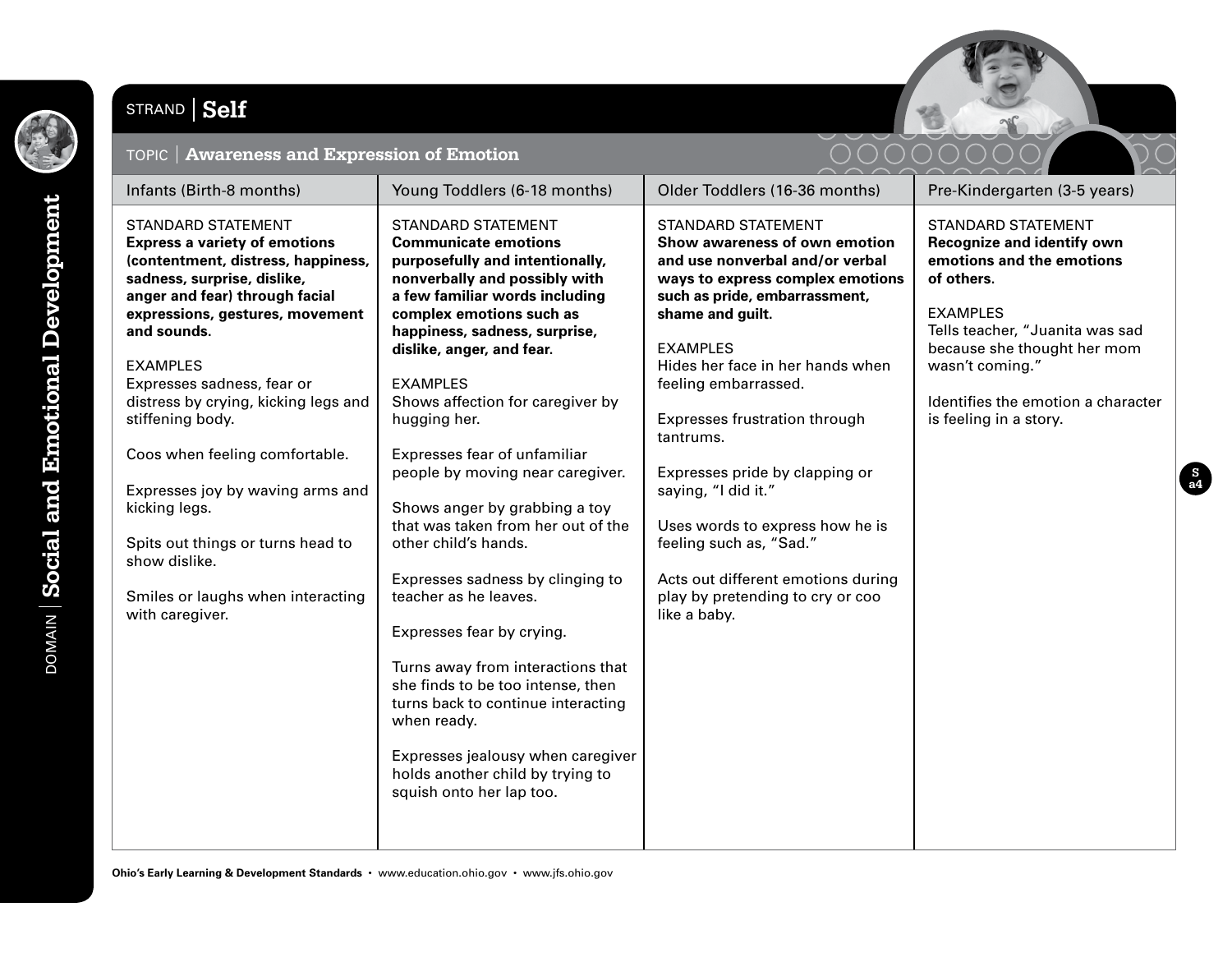

#### STRAND **Self** (continue

| <b>POLITER (COLLULUED)</b>                              |                              |                               |                                                                                                           |  |
|---------------------------------------------------------|------------------------------|-------------------------------|-----------------------------------------------------------------------------------------------------------|--|
| TOPIC   Awareness and Expression of Emotion (continued) |                              |                               |                                                                                                           |  |
| Infants (Birth-8 months)                                | Young Toddlers (6-18 months) | Older Toddlers (16-36 months) | Pre-Kindergarten (3-5 years)                                                                              |  |
|                                                         |                              |                               | STANDARD STATEMENT<br>Communicate a range of<br>emotions in socially accepted<br>ways.                    |  |
|                                                         |                              |                               | <b>EXAMPLES</b><br>Expresses feelings through words,<br>play or artistic representation.                  |  |
|                                                         |                              |                               | Uses props, such as posters,<br>puppets and dolls to assist<br>in identifying and expressing<br>emotions. |  |
|                                                         |                              |                               | Manages negative emotions by<br>telling peer, "I am mad because<br>you took my book."                     |  |
|                                                         |                              |                               | Tells teacher, "I don't like it when<br>Angelica hits me."                                                |  |
|                                                         |                              |                               |                                                                                                           |  |
|                                                         |                              |                               |                                                                                                           |  |
|                                                         |                              |                               |                                                                                                           |  |
|                                                         |                              |                               |                                                                                                           |  |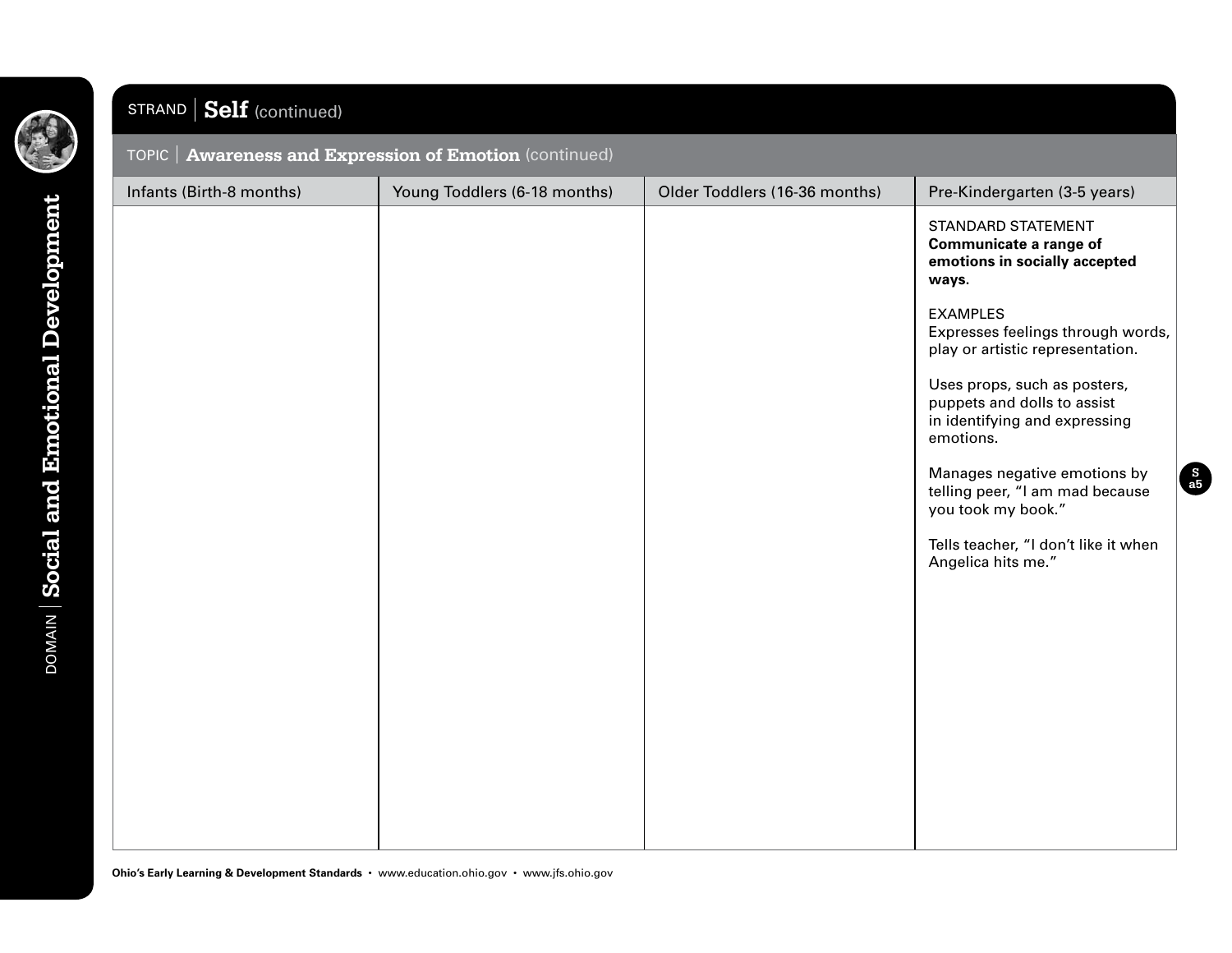

# STRAND **Self** (continued)

| TOPIC   Self-Concept                                                                                                                                                                                                                                                                                                                                                                                                                       |                                                                                                                                                                                                                                      |                                                                                                                                                                                                                                                                                                                                                                                                                             |                                                                                                                                                                                                                                                                                                             |
|--------------------------------------------------------------------------------------------------------------------------------------------------------------------------------------------------------------------------------------------------------------------------------------------------------------------------------------------------------------------------------------------------------------------------------------------|--------------------------------------------------------------------------------------------------------------------------------------------------------------------------------------------------------------------------------------|-----------------------------------------------------------------------------------------------------------------------------------------------------------------------------------------------------------------------------------------------------------------------------------------------------------------------------------------------------------------------------------------------------------------------------|-------------------------------------------------------------------------------------------------------------------------------------------------------------------------------------------------------------------------------------------------------------------------------------------------------------|
| Infants (Birth-8 months)                                                                                                                                                                                                                                                                                                                                                                                                                   | Young Toddlers (6-18 months)                                                                                                                                                                                                         | Older Toddlers (16-36 months)                                                                                                                                                                                                                                                                                                                                                                                               | Pre-Kindergarten (3-5 years)                                                                                                                                                                                                                                                                                |
| <b>STANDARD STATEMENT</b><br>Begin to understand self as a<br>separate person from others.<br><b>EXAMPLES</b><br><b>Experiments with moving</b><br>own body.<br>Watches her own hands<br>with fascination.<br>Uses hands to explore different<br>parts of own body.<br>Smiles at mirror image, even<br>though she doesn't recognize it<br>as an image of herself.<br>Reacts to hearing her name.<br>Cries when teacher leaves<br>the room. | <b>STANDARD STATEMENT</b><br>Recognize self as a unique person<br>with thoughts, feelings and<br>distinct characteristics.<br><b>EXAMPLES</b><br>Identifies a few parts of the body.<br>Recognizes self in mirrors and<br>in photos. | <b>STANDARD STATEMENT</b><br>Show awareness of themselves as<br>belonging to one or more groups.<br><b>EXAMPLES</b><br>Points to and names self and<br>members of family in<br>a photograph.<br>Points to different body parts when<br>teacher names them, and names a<br>few body parts<br>by himself.<br>Says, "Big girl," when referring<br>to herself.<br>Refers to self by name, or with the<br>pronouns "me" and "l." | <b>STANDARD STATEMENT</b><br>Identify the diversity in human<br>characteristics and how people<br>are similar and different.<br><b>EXAMPLES</b><br>Tells his teacher, "I'm a boy and<br>my sister is a girl."<br>Notices a child with a physical<br>disability and responds with<br>questions or curiosity. |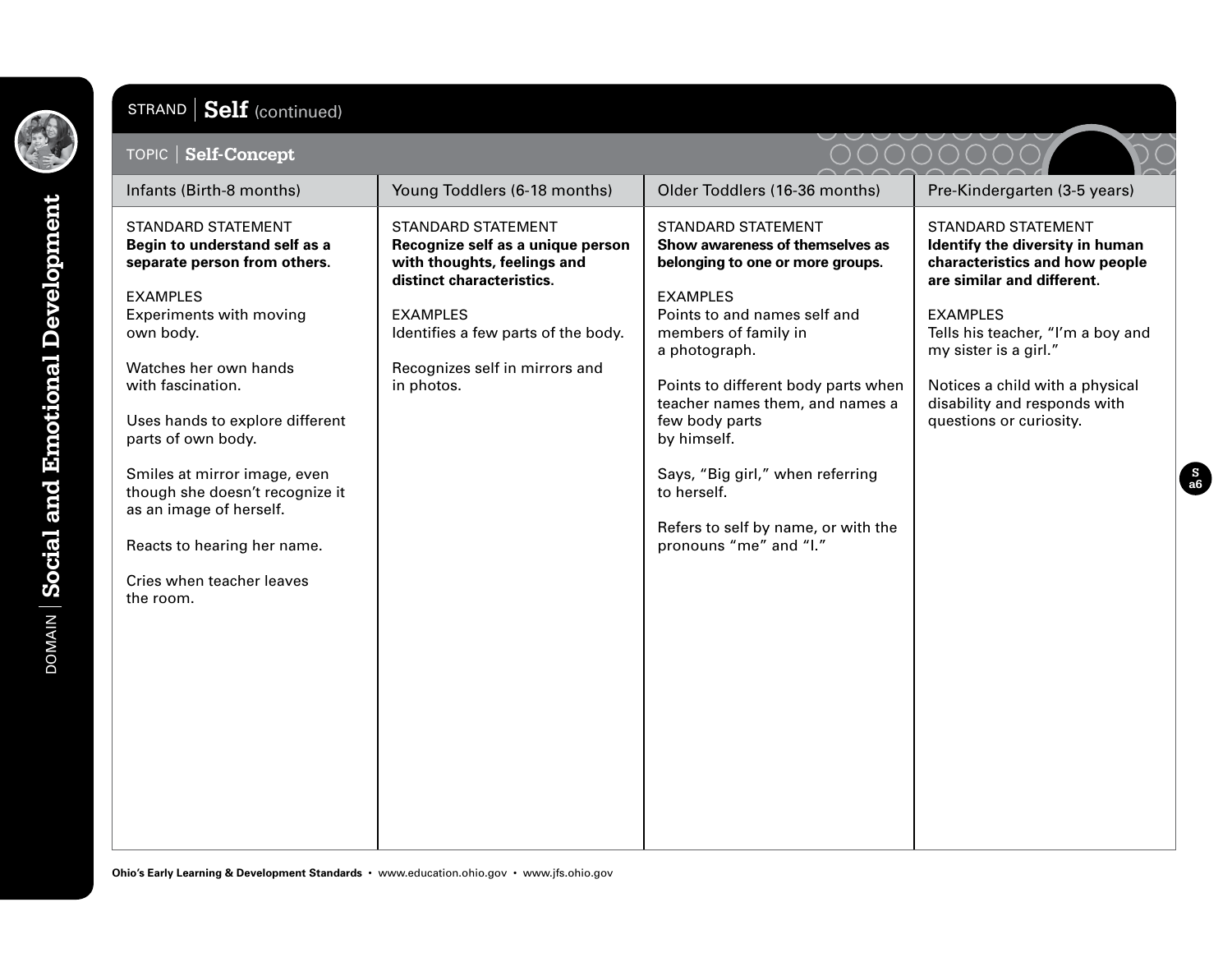

**DOMAIN** Social and Emotional Development DOMAIN **Social and Emotional Development**

## STRAND **Self** (continued)

| Infants (Birth-8 months) | Young Toddlers (6-18 months) | Older Toddlers (16-36 months)                                                      | Pre-Kindergarten (3-5 years)                                                           |
|--------------------------|------------------------------|------------------------------------------------------------------------------------|----------------------------------------------------------------------------------------|
|                          |                              | STANDARD STATEMENT<br>Identify own feelings, needs<br>and interests.               | <b>STANDARD STATEMENT</b><br><b>Compare own characteristics to</b><br>those of others. |
|                          |                              | <b>EXAMPLES</b><br>Make simple, obvious comparisons<br>between self<br>and others. | <b>EXAMPLES</b><br>Communicates, "I have straight<br>hair and she has curly hair."     |
|                          |                              | Claims everything he wants<br>as "mine."                                           | Says, "I have a mommy and<br>daddy but Angie has a mommy<br>and a grandma."            |
|                          |                              | Says, "No!" to assert self.                                                        | While using her wheelchair<br>communicates, "I can go faster<br>than you!"             |
|                          |                              |                                                                                    |                                                                                        |
|                          |                              |                                                                                    |                                                                                        |
|                          |                              |                                                                                    |                                                                                        |
|                          |                              |                                                                                    |                                                                                        |
|                          |                              |                                                                                    |                                                                                        |
|                          |                              |                                                                                    |                                                                                        |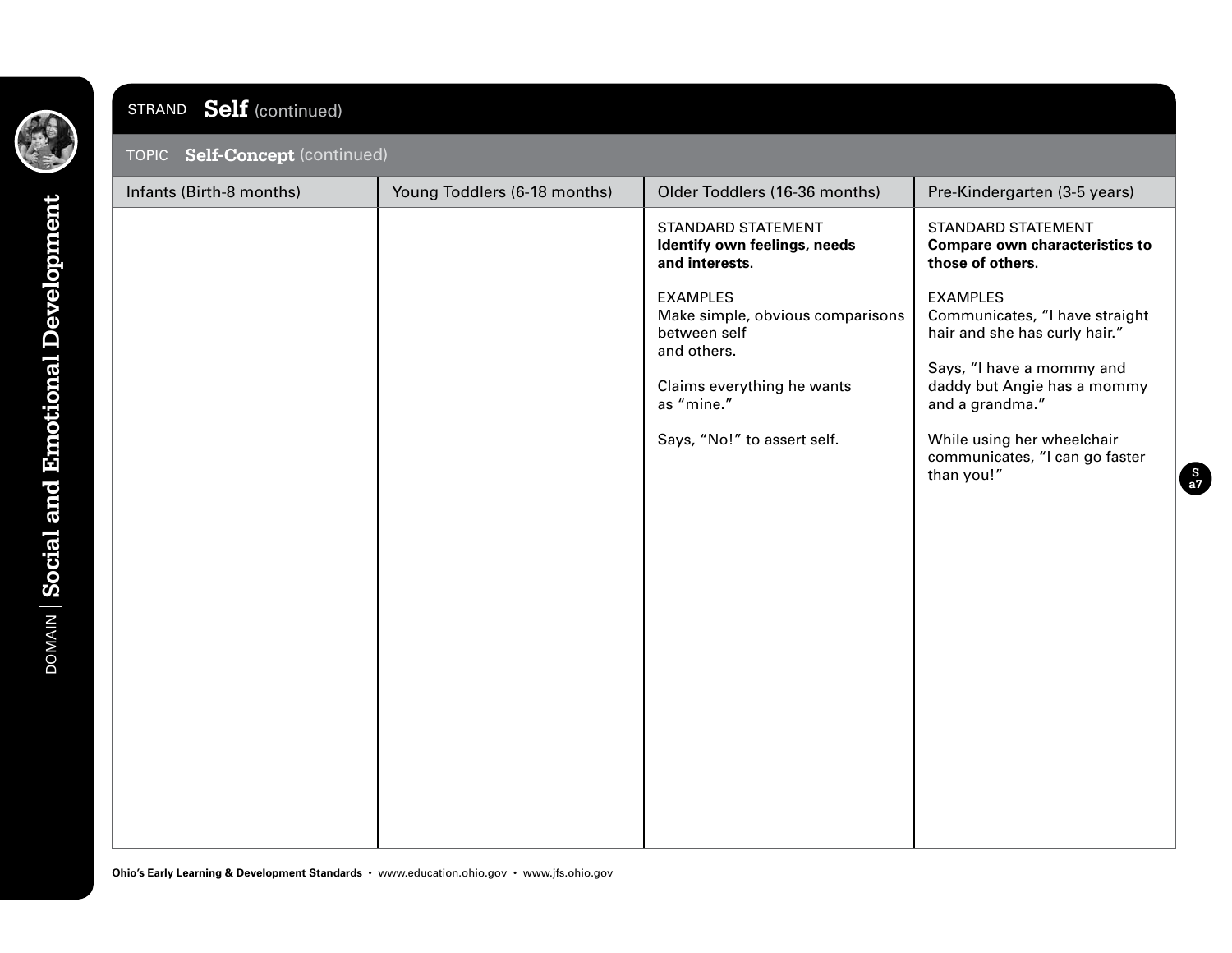

# STRAND **Self** (continued)

| TOPIC   Self-Comforting                                                                                                                                                                                                                                                                                                                                                                                                                               |                                                                                                                                                                                                                                                                                                                                                                                                                 |                                                                                                                                                                                                                                                                                                                                                                                                                                                                                                                                                        | $\smile$                     |
|-------------------------------------------------------------------------------------------------------------------------------------------------------------------------------------------------------------------------------------------------------------------------------------------------------------------------------------------------------------------------------------------------------------------------------------------------------|-----------------------------------------------------------------------------------------------------------------------------------------------------------------------------------------------------------------------------------------------------------------------------------------------------------------------------------------------------------------------------------------------------------------|--------------------------------------------------------------------------------------------------------------------------------------------------------------------------------------------------------------------------------------------------------------------------------------------------------------------------------------------------------------------------------------------------------------------------------------------------------------------------------------------------------------------------------------------------------|------------------------------|
| Infants (Birth-8 months)                                                                                                                                                                                                                                                                                                                                                                                                                              | Young Toddlers (6-18 months)                                                                                                                                                                                                                                                                                                                                                                                    | Older Toddlers (16-36 months)                                                                                                                                                                                                                                                                                                                                                                                                                                                                                                                          | Pre-Kindergarten (3-5 years) |
| <b>STANDARD STATEMENT</b><br>Comfort self in simple ways and<br>communicate needs for help<br>through vocalizations<br>and gestures.<br><b>EXAMPLES</b><br>Cries when hungry, tired, wet,<br>overwhelmed, or scared.<br>Calms self when upset by sucking<br>on fingers or hand.<br>Turns away or yawns when feeling<br>over-stimulated.<br>Focuses on a nearby object when<br>feeling overwhelmed.<br>Moves towards an adult who<br>provides comfort. | <b>STANDARD STATEMENT</b><br>Comfort self in a variety of ways.<br><b>EXAMPLES</b><br>Uses comfort objects, such as a<br>special blanket or a stuffed animal,<br>to help calm down.<br>Tries to control distress by<br>hugging self, rocking and/or<br>sucking thumb.<br>Uses gestures or simple words to<br>express distress and seeks specific<br>kinds of assistance from teachers<br>in order to calm self. | <b>STANDARD STATEMENT</b><br>Anticipate the need for comfort<br>and try to prepare for changes<br>in routine.<br><b>EXAMPLES</b><br>Continues to rely on adults for<br>reassurance and help in controlling<br>feelings and behavior.<br>Reenacts emotional events<br>through play.<br>Asks for food when hungry.<br>Gets blanket and lies down in the<br>quiet corner when sleepy.<br>Says, "Can you rub my back?"<br>when having trouble settling down<br>for a nap.<br>Actively participates in naptime<br>routines such as retrieving<br>a blanket. |                              |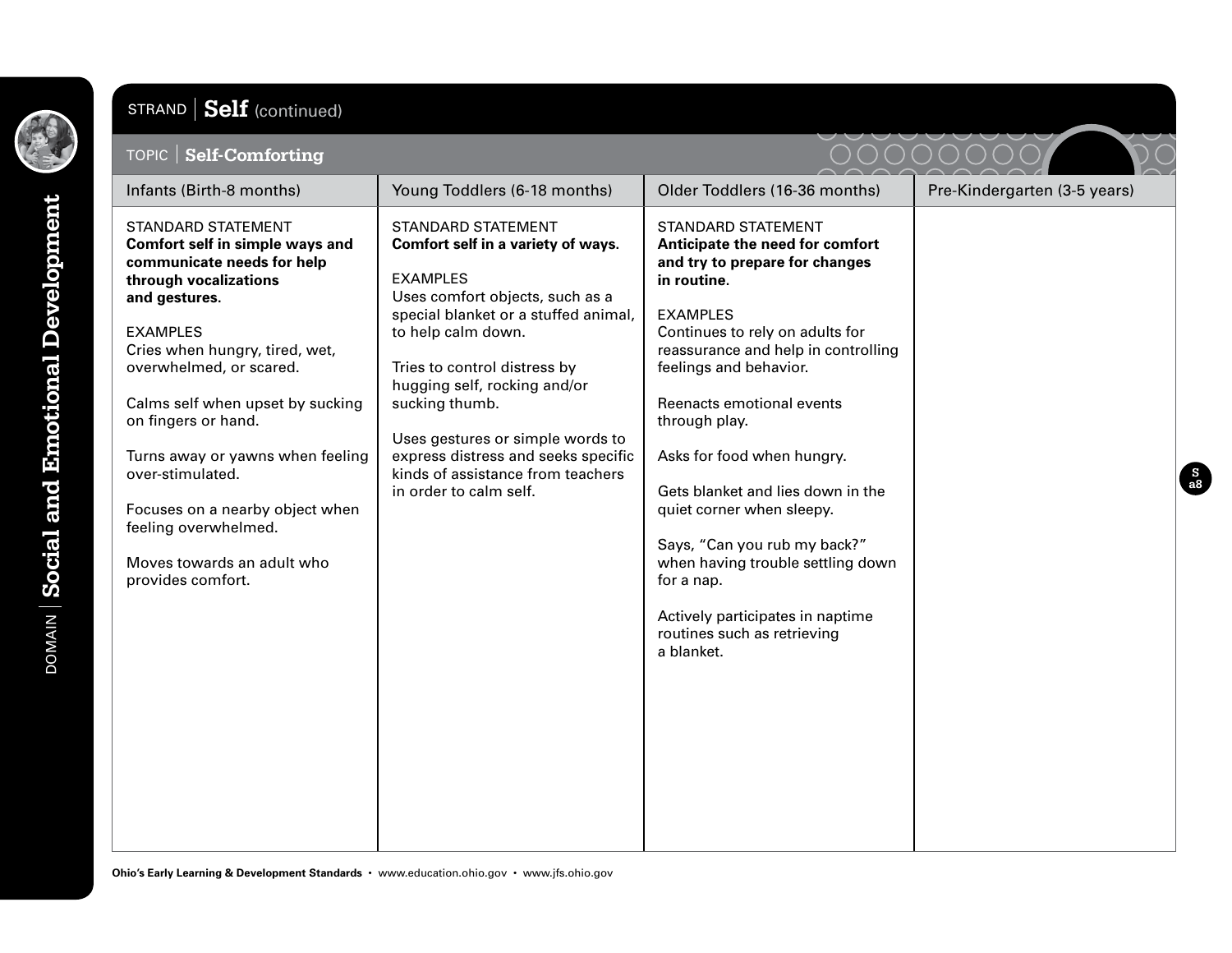

## STRAND **Self** (continued)

| <b>Self-Regulation</b><br>TOPIC                                                                                                                                                                          |                                                                                                                                                                                                                                                                                                                                                                                                                             |                                                                                                                                                                                                                                                                                                                                                                                                                                                                                              |                                                                                                                                                                                                                                                                                                                                                                                                                                                                                                                                                                                                                                |
|----------------------------------------------------------------------------------------------------------------------------------------------------------------------------------------------------------|-----------------------------------------------------------------------------------------------------------------------------------------------------------------------------------------------------------------------------------------------------------------------------------------------------------------------------------------------------------------------------------------------------------------------------|----------------------------------------------------------------------------------------------------------------------------------------------------------------------------------------------------------------------------------------------------------------------------------------------------------------------------------------------------------------------------------------------------------------------------------------------------------------------------------------------|--------------------------------------------------------------------------------------------------------------------------------------------------------------------------------------------------------------------------------------------------------------------------------------------------------------------------------------------------------------------------------------------------------------------------------------------------------------------------------------------------------------------------------------------------------------------------------------------------------------------------------|
| Infants (Birth-8 months)                                                                                                                                                                                 | Young Toddlers (6-18 months)                                                                                                                                                                                                                                                                                                                                                                                                | Older Toddlers (16-36 months)                                                                                                                                                                                                                                                                                                                                                                                                                                                                | Pre-Kindergarten (3-5 years)                                                                                                                                                                                                                                                                                                                                                                                                                                                                                                                                                                                                   |
| <b>STANDARD STATEMENT</b><br>Express and act on impulses.<br><b>EXAMPLES</b><br>Cries when hungry until adult<br>feeds him.<br>Sleeps when tired.<br>Explores how someone's hair<br>feels by pulling it. | <b>STANDARD STATEMENT</b><br>Respond positively to limits and<br>choices offered by adults to help<br>guide behavior.<br><b>EXAMPLES</b><br>Complies with limits that are set<br>by caregiver such as walking in the<br>room, although inconsistently.<br>Makes a choice when offered by<br>teacher such as, "You may hold my<br>hand or walk by my side."<br>Recovers quickly and is able to<br>play soon after a tantrum. | <b>STANDARD STATEMENT</b><br>With modeling and support,<br>manage actions and emotional<br>expressions.<br><b>EXAMPLES</b><br>Uses a few simple words and<br>simple dramatic play to describe<br>and control impulses and feelings.<br>Pushes or hits another child who<br>takes his toy and stops when the<br>teacher tells him to stop.<br>Remembers some strategies<br>to calm and control behavior,<br>but may frequently forget and<br>test boundaries.<br>Follows one-step directions. | <b>STANDARD STATEMENT</b><br>Manage the expression of feelings,<br>thoughts, impulses and behaviors<br>with minimal guidance from adults.<br><b>EXAMPLES</b><br>Describes a personal<br>accomplishment with delight.<br>Accepts reminder about play ending<br>and cleans up.<br>Asks for teacher to help with<br>computer game and waits until<br>teacher finishes book to help him.<br>Moves from one activity to another<br>with minimal adult support.<br>Withdraws to a quiet, safe place to<br>calm down after an altercation with<br>another child.<br>Follows the rules and routines in<br>classroom and other settings |
|                                                                                                                                                                                                          |                                                                                                                                                                                                                                                                                                                                                                                                                             |                                                                                                                                                                                                                                                                                                                                                                                                                                                                                              | with reminders.                                                                                                                                                                                                                                                                                                                                                                                                                                                                                                                                                                                                                |

**Ohio's Early Learning & Development Standards** • www.education.ohio.gov • www.jfs.ohio.gov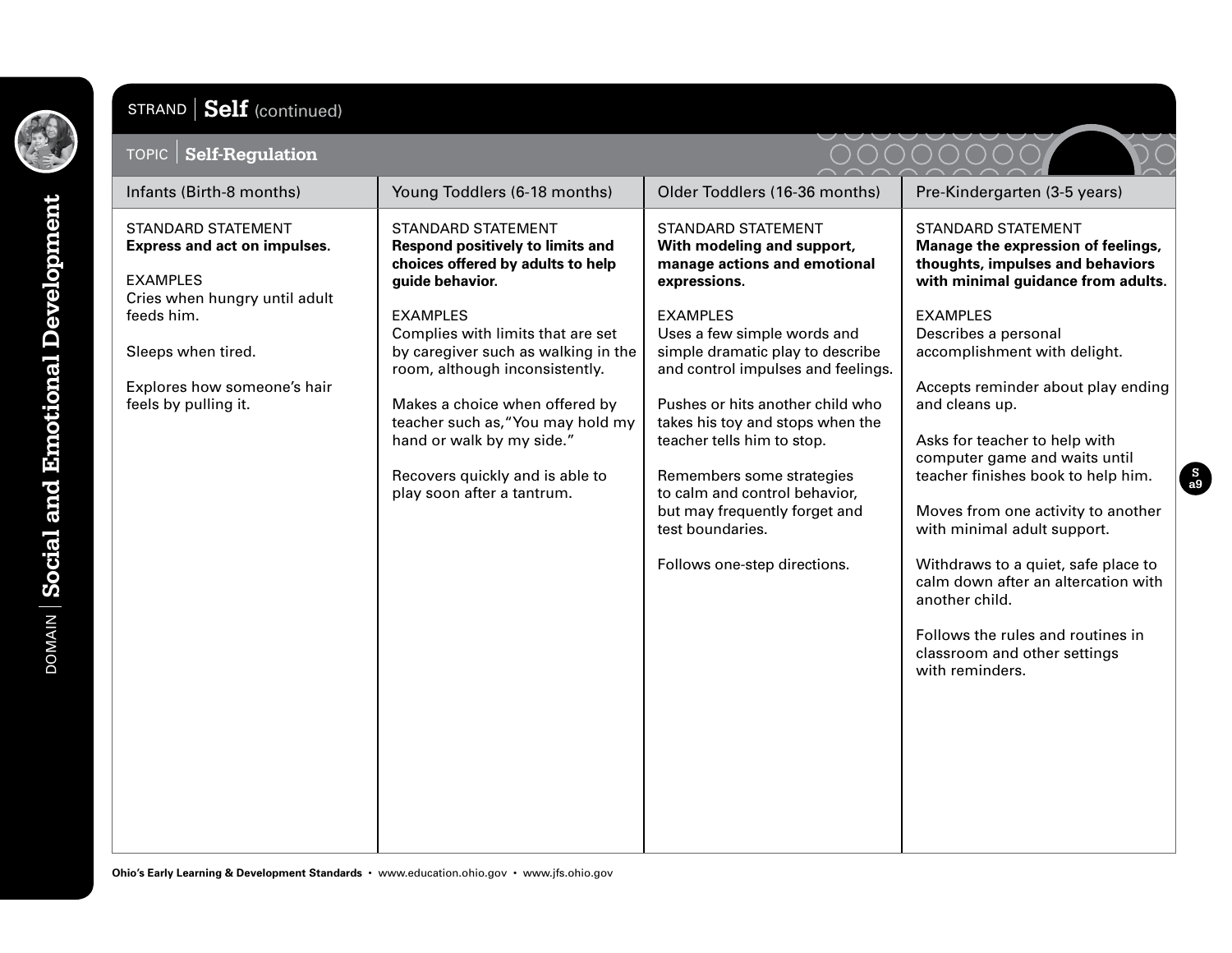

# STRAND **Self** (continued)

#### TOPIC **Self-Regulation** (continued)

| <b>TOFIC Bell-Regulation</b> (commuted) |                              |                               |                                                                                                                                                                                                                                                                                        |  |
|-----------------------------------------|------------------------------|-------------------------------|----------------------------------------------------------------------------------------------------------------------------------------------------------------------------------------------------------------------------------------------------------------------------------------|--|
| Infants (Birth-8 months)                | Young Toddlers (6-18 months) | Older Toddlers (16-36 months) | Pre-Kindergarten (3-5 years)                                                                                                                                                                                                                                                           |  |
|                                         |                              |                               | <b>STANDARD STATEMENT</b><br>Demonstrate the ability to delay<br>gratification for short periods<br>of time.<br><b>EXAMPLES</b><br>Demonstrates strategies for<br>waiting such as not looking at<br>the desired item.<br>Distracts herself by singing, rocking<br>or making faces.     |  |
|                                         |                              |                               | <b>STANDARD STATEMENT</b><br>With modeling and support, show<br>awareness of the consequences for<br>his/her actions.<br><b>EXAMPLES</b><br>Says, "We walk inside so we won't<br>bump into other people."<br>Tells a friend, "If you leave the caps<br>off the markers, they dry out." |  |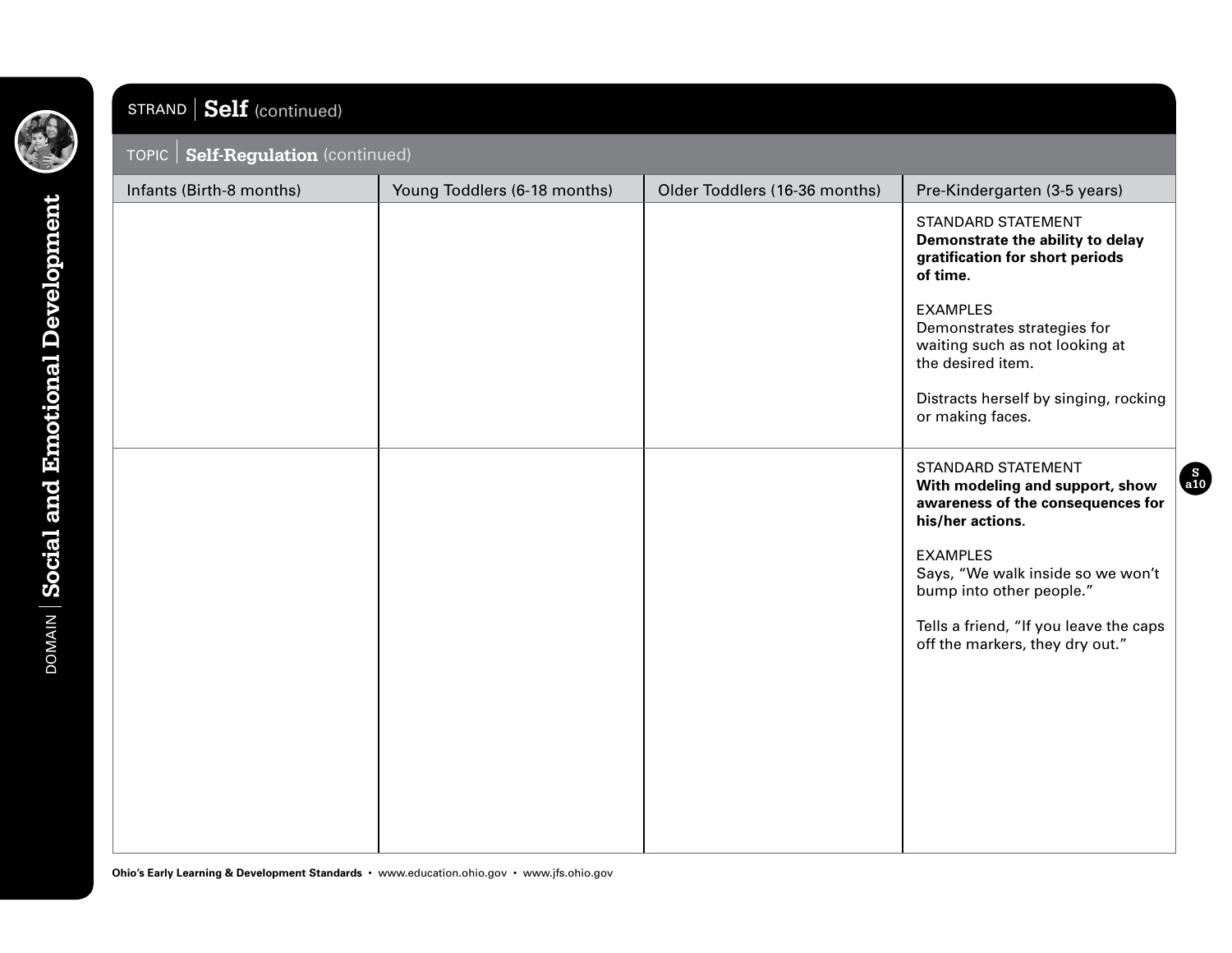

# STRAND **Self** (continued)

| <b>Sense of Competence</b><br>$\overline{\phantom{a}}$ topic $\overline{\phantom{a}}$ $\overline{\phantom{a}}$                                                                                                                                                                              |                                                                                                                                                                                                                                                                                                                                                                                          |                                                                                                                                                                                                                                                                                                                                                                                   |                                                                                                                                                                                                                                                                                                                                                                |
|---------------------------------------------------------------------------------------------------------------------------------------------------------------------------------------------------------------------------------------------------------------------------------------------|------------------------------------------------------------------------------------------------------------------------------------------------------------------------------------------------------------------------------------------------------------------------------------------------------------------------------------------------------------------------------------------|-----------------------------------------------------------------------------------------------------------------------------------------------------------------------------------------------------------------------------------------------------------------------------------------------------------------------------------------------------------------------------------|----------------------------------------------------------------------------------------------------------------------------------------------------------------------------------------------------------------------------------------------------------------------------------------------------------------------------------------------------------------|
| Infants (Birth-8 months)                                                                                                                                                                                                                                                                    | Young Toddlers (6-18 months)                                                                                                                                                                                                                                                                                                                                                             | Older Toddlers (16-36 months)                                                                                                                                                                                                                                                                                                                                                     | Pre-Kindergarten (3-5 years)                                                                                                                                                                                                                                                                                                                                   |
| <b>STANDARD STATEMENT</b><br>Act in ways to make things happen.<br><b>EXAMPLES</b><br>Shakes rattle over and over again<br>to hear the sound.<br>Touches a toy to make the music<br>come on again after the music<br>has stopped.<br>Looks at the teacher when crying<br>to have needs met. | <b>STANDARD STATEMENT</b><br>Show a sense of satisfaction when<br>making things happen.<br><b>EXAMPLES</b><br>Points at a toy she wants and<br>smiles with satisfaction when the<br>teacher hands it to her.<br>Rolls a toy car back and forth,<br>pushes it really hard, and squeals<br>with delight while chasing it.<br>Smiles and claps hands when<br>successfully climbs the steps. | STANDARD STATEMENT<br>Recognize own abilities and<br>express satisfaction when<br>demonstrating them to others.<br><b>EXAMPLES</b><br>Insists, "Me do it!" when teacher<br>tries to help.<br>Says, "Look what I made you,"<br>and smiles as he gives the teacher<br>a picture he painted.<br>Shouts, "Teacher, watch me!"<br>before starting down the slide on<br>the playground. | STANDARD STATEMENT<br>Show confidence in own abilities<br>and accomplish routine and familiar<br>tasks independently.<br><b>EXAMPLES</b><br>Says, "I couldn't pour my own milk<br>when I was little."<br>Smiles when putting a floor puzzle<br>together and states, "I'm good<br>at this."<br>Exclaims, "Look at me," when<br>opening his own milk by himself. |
|                                                                                                                                                                                                                                                                                             |                                                                                                                                                                                                                                                                                                                                                                                          |                                                                                                                                                                                                                                                                                                                                                                                   |                                                                                                                                                                                                                                                                                                                                                                |
|                                                                                                                                                                                                                                                                                             |                                                                                                                                                                                                                                                                                                                                                                                          |                                                                                                                                                                                                                                                                                                                                                                                   |                                                                                                                                                                                                                                                                                                                                                                |
|                                                                                                                                                                                                                                                                                             |                                                                                                                                                                                                                                                                                                                                                                                          |                                                                                                                                                                                                                                                                                                                                                                                   |                                                                                                                                                                                                                                                                                                                                                                |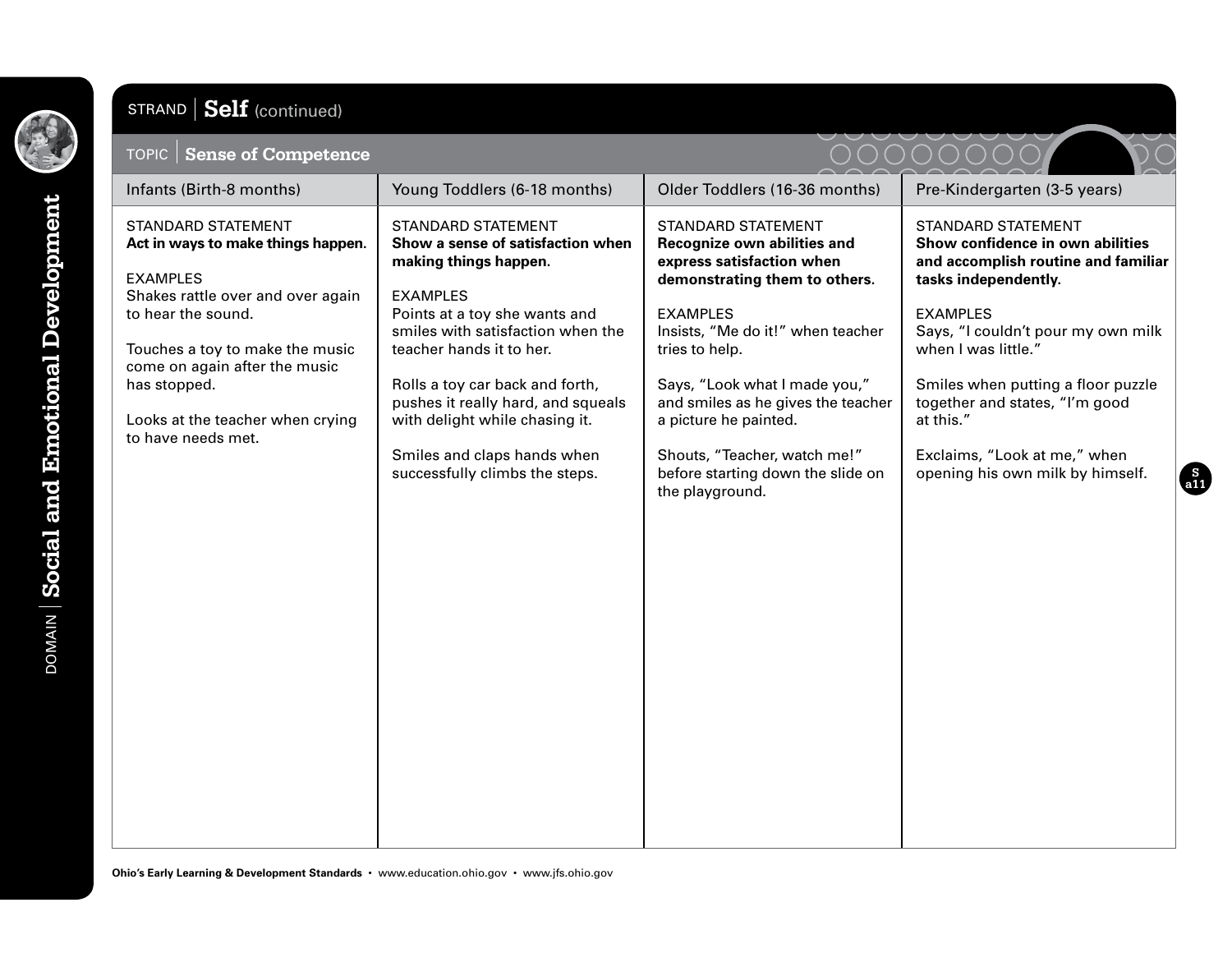

### STRAND **Relationships**



**S a12**

| <b>Attachment</b><br><b>TOPIC</b>                                                                                                                                                                                                                                                                                                                                                                                                                                                                                                                                             |                                                                                                                                                                                                                                                                                                                                                                                                                                                                                              |                                                                                                                                                                                                                                                                                                                                                                                               |                                                                                                                                                                                                                                                                                                                                                                                   |
|-------------------------------------------------------------------------------------------------------------------------------------------------------------------------------------------------------------------------------------------------------------------------------------------------------------------------------------------------------------------------------------------------------------------------------------------------------------------------------------------------------------------------------------------------------------------------------|----------------------------------------------------------------------------------------------------------------------------------------------------------------------------------------------------------------------------------------------------------------------------------------------------------------------------------------------------------------------------------------------------------------------------------------------------------------------------------------------|-----------------------------------------------------------------------------------------------------------------------------------------------------------------------------------------------------------------------------------------------------------------------------------------------------------------------------------------------------------------------------------------------|-----------------------------------------------------------------------------------------------------------------------------------------------------------------------------------------------------------------------------------------------------------------------------------------------------------------------------------------------------------------------------------|
| Infants (Birth-8 months)                                                                                                                                                                                                                                                                                                                                                                                                                                                                                                                                                      | Young Toddlers (6-18 months)                                                                                                                                                                                                                                                                                                                                                                                                                                                                 | Older Toddlers (16-36 months)                                                                                                                                                                                                                                                                                                                                                                 | Pre-Kindergarten (3-5 years)                                                                                                                                                                                                                                                                                                                                                      |
| <b>STANDARD STATEMENT</b><br>Initiate interactions and seek close<br>proximity to familiar adults who<br>provide consistent nurturing.<br><b>EXAMPLES</b><br>Turns toward the sight, smell or<br>sound of mom over that of an<br>unfamiliar adult.<br>Stops crying upon seeing a face<br>or hearing a voice.<br>Makes eye contact and lifts arms<br>to be picked up.<br>Smiles when approached by a<br>teacher more often than when<br>approached by an unfamiliar adult.<br>Babbles back and forth with<br>a teacher.<br>Seeks comfort from a familiar<br>adult when crying. | <b>STANDARD STATEMENT</b><br><b>Explore environment in the</b><br>presence of familiar adults with<br>whom they have developed a<br>relationship over an extended<br>period of time.<br><b>EXAMPLES</b><br>Displays anxiety when an<br>unfamiliar adult gets close.<br>Looks for cues from the person<br>she is attached to when unsure if<br>something is safe.<br>Plays confidently when the<br>person she is attached to is in<br>the room, but crawls or runs to<br>her when frightened. | <b>STANDARD STATEMENT</b><br>Display signs of comfort during<br>play when familiar adults<br>are nearby but not in the<br>immediate area.<br><b>EXAMPLES</b><br>Calls, "Papa!" from across the<br>room while playing with blocks to<br>make sure that her papa is paying<br>attention to her.<br>Plays in the sensory table<br>independently, but checks to make<br>sure the teacher is near. | <b>STANDARD STATEMENT</b><br><b>Express affection for familiar adults.</b><br><b>EXAMPLES</b><br>Greets teacher upon arrival<br>with hug.<br>Asks to sit at Mr. Steve's table.<br>Asks to hold teacher's hand<br>during walk.<br>Makes gifts for parent.<br>Smiles when saying to another<br>child, "I like my teacher."<br>Asks Ms. Amy to help build a<br>road in the sand box. |

**Ohio's Early Learning & Development Standards** • www.education.ohio.gov • www.jfs.ohio.gov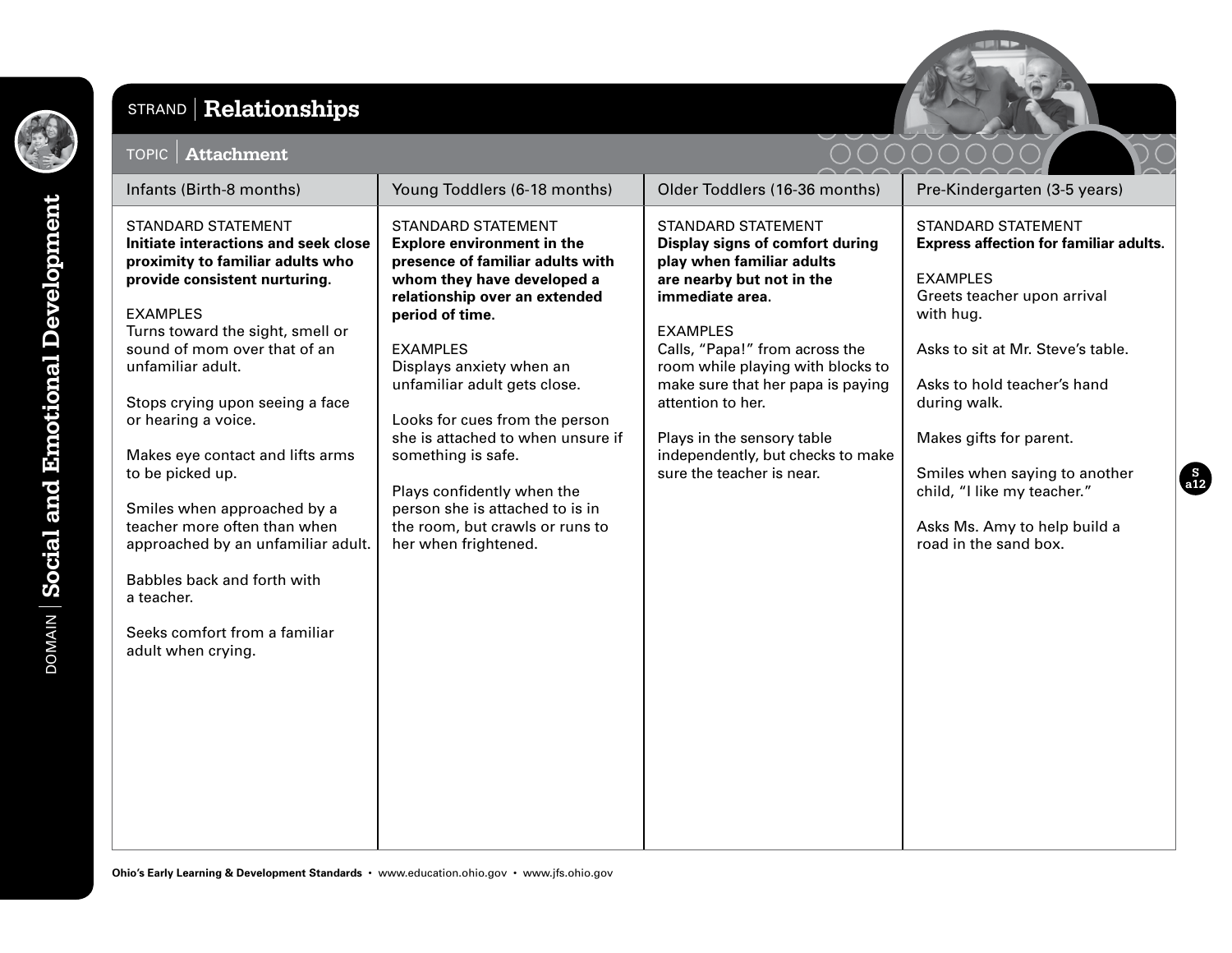

| STRAND   Relationships (continued)     |                                                                                                                                                                                                                                                                                                                                |                                                                                                                                                                                                                                                                                                                                                                                                                         |                                                                                                                                                                                                                                                                                                                                                                                                                                                                     |
|----------------------------------------|--------------------------------------------------------------------------------------------------------------------------------------------------------------------------------------------------------------------------------------------------------------------------------------------------------------------------------|-------------------------------------------------------------------------------------------------------------------------------------------------------------------------------------------------------------------------------------------------------------------------------------------------------------------------------------------------------------------------------------------------------------------------|---------------------------------------------------------------------------------------------------------------------------------------------------------------------------------------------------------------------------------------------------------------------------------------------------------------------------------------------------------------------------------------------------------------------------------------------------------------------|
| <b>Attachment (continued)</b><br>TOPIC |                                                                                                                                                                                                                                                                                                                                |                                                                                                                                                                                                                                                                                                                                                                                                                         |                                                                                                                                                                                                                                                                                                                                                                                                                                                                     |
| Infants (Birth-8 months)               | Young Toddlers (6-18 months)<br><b>STANDARD STATEMENT</b><br>Seek close proximity to familiar<br>adults for security and support,<br>especially when distressed.<br><b>EXAMPLES</b><br>Cries out, looks sad or follows<br>after when teacher leaves<br>the room.<br>Stays close to teacher at drop-off<br>after parent leaves. | Older Toddlers (16-36 months)<br><b>STANDARD STATEMENT</b><br>Seek security and support from<br>familiar adults when distressed.<br><b>EXAMPLES</b><br>Cries to be picked up when hurt.<br>Gestures for one more hug as her<br>daddy begins to leave.<br>Says, "You do one and I do one,"<br>when asked to put books away<br>before separating from mom in<br>the morning, in order to get her to<br>stay a bit longer. | Pre-Kindergarten (3-5 years)<br><b>STANDARD STATEMENT</b><br>Seek security and support from<br>familiar adults in anticipation of<br>challenging situations.<br><b>EXAMPLES</b><br>Seeks teacher's comfort when<br>distressed.<br>Asks teacher to watch out the<br>window for mom with him as he<br>waits to be picked up for a dentist<br>appointment.<br>Seeks reassurance from the teacher<br>when scared by a story by asking,<br>"That's just pretend, right?" |
|                                        | <b>STANDARD STATEMENT</b><br>Imitate familiar adults.<br><b>EXAMPLES</b><br>Imitates adult's sounds when<br>babbling.<br>Holds toy phone to ear.<br>Tries to copy motions to familiar<br>finger plays.                                                                                                                         |                                                                                                                                                                                                                                                                                                                                                                                                                         | STANDARD STATEMENT<br>Separate from familiar adults in<br>a familiar setting with minimal<br>distress.<br><b>EXAMPLES</b><br>Says goodbye to parent upon<br>arriving at school and becomes<br>involved in the life of the classroom<br>with peers and/or activities.<br>Smiles and greets abuela (grandma)<br>when picked up from classroom.                                                                                                                        |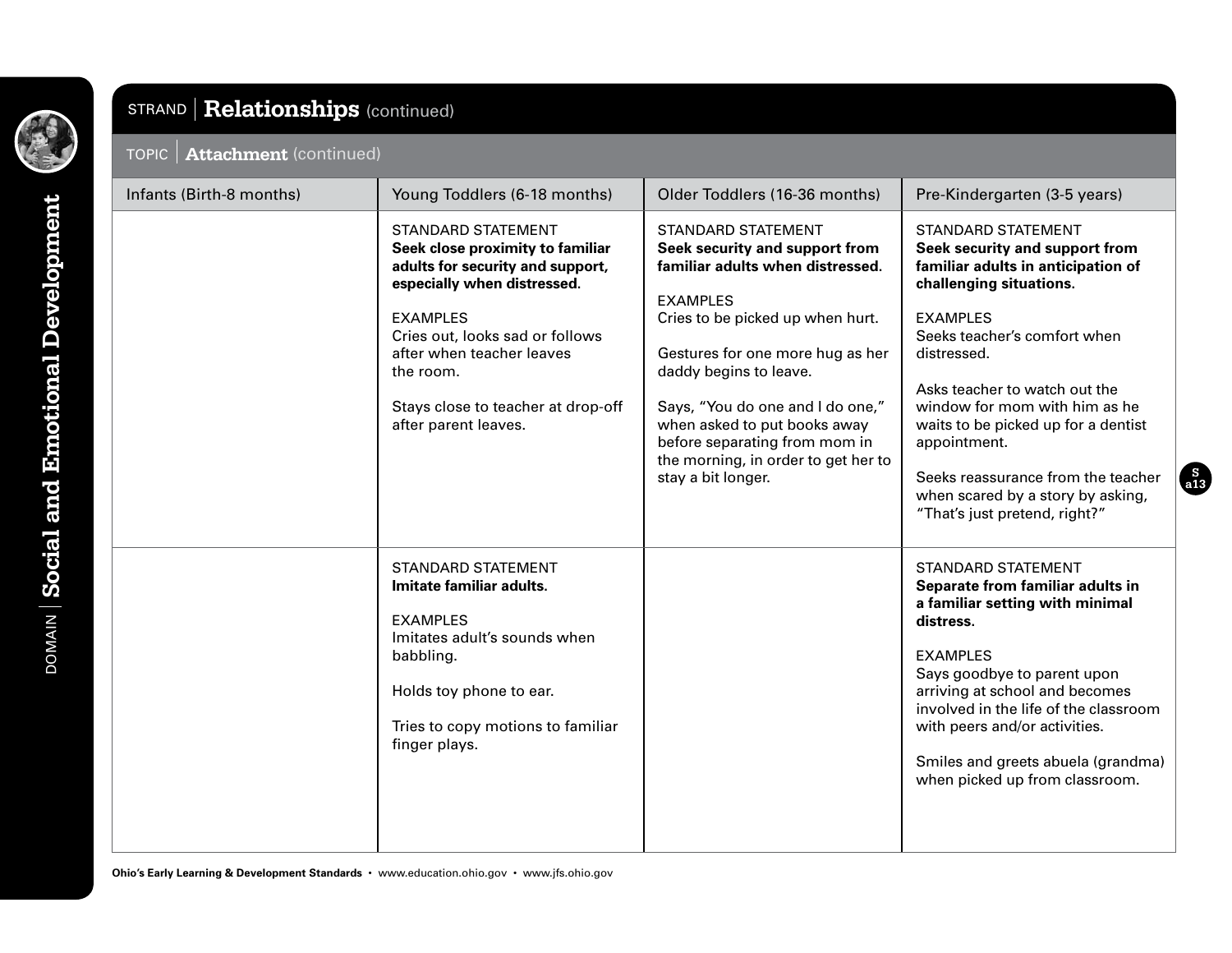

# TOPIC **Attachment** (continued) Infants (Birth-8 months) Young Toddlers (6-18 months) Older Toddlers (16-36 months) Pre-Kindergarten (3-5 years) STANDARD STATEMENT **Initiate play with familiar adults.** EXAMPLES Hands a favorite book to the caregiver. Takes one toy phone to the caregiver and puts the other to his ear. STRAND **Relationships** (continued)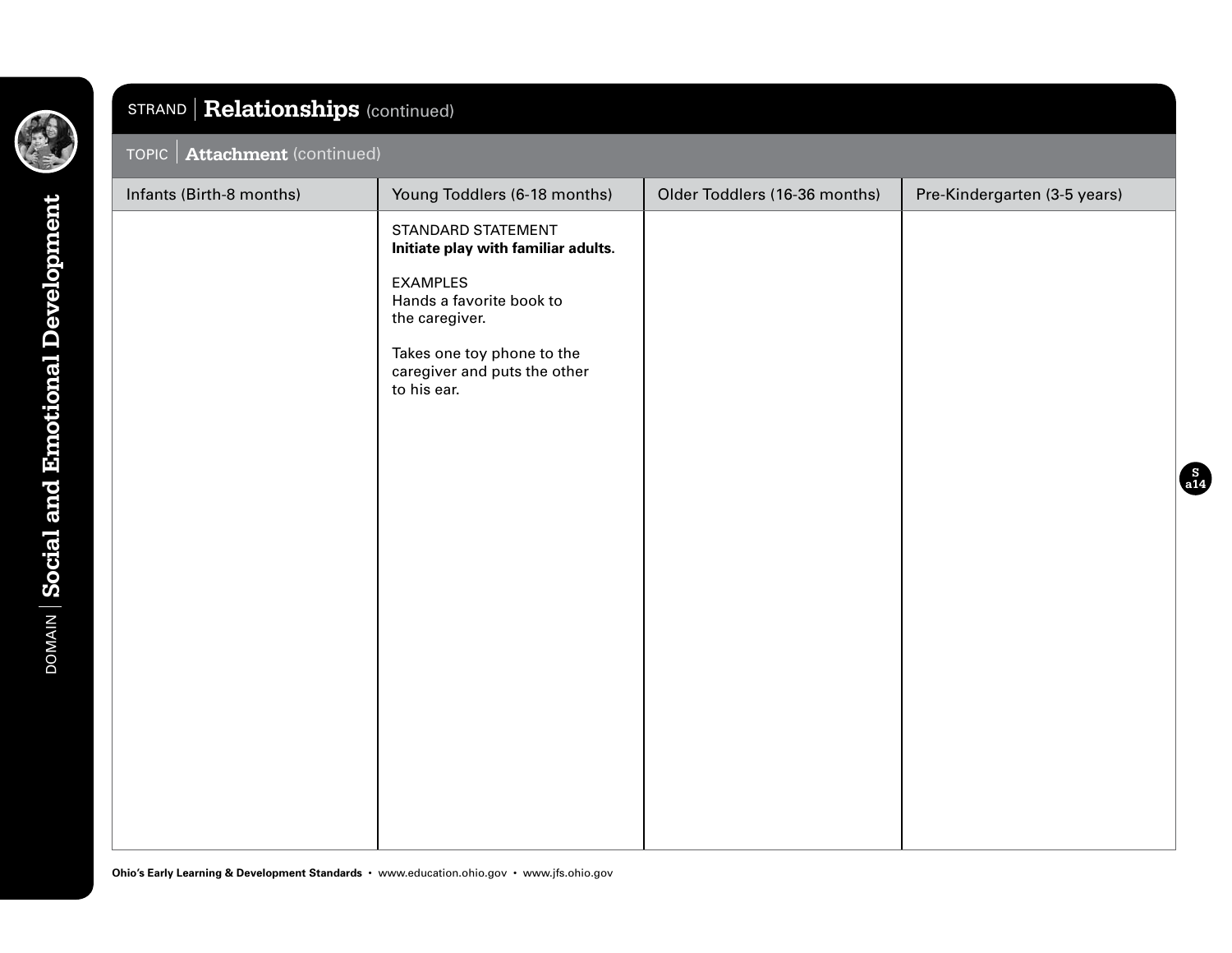

#### TOPIC **Interactions with Adults** Infants (Birth-8 months) Young Toddlers (6-18 months) Older Toddlers (16-36 months) Pre-Kindergarten (3-5 years) STANDARD STATEMENT **Initiate and engage in reciprocal (mutual give and take) interactions with familiar adults.** EXAMPLES Matches the facial expressions of an adult. Turns toward the sight, smell or sound of a familiar teacher over that of an unfamiliar adult. Coos or babbles in response to teacher's vocalizations. Follows adult's gaze to look at a toy. Exhibits wariness, cries or turns away when approached by an unfamiliar adult. STANDARD STATEMENT **Participate in routines and experiences that involve back and forth interaction with familiar adults.** EXAMPLES Takes caregiver's hands and rocks forward and backward saying, "Row, row," as a way of asking her to sing "Row, Row, Row Your Boat." Cooperates during a diaper change by lifting his bottom. Shows a toy to her caregiver, and later gives a toy to her caregiver when asked. Initiates an interaction with caregiver by pointing to an unfamiliar object. Becomes wary or anxious of unfamiliar adults. STANDARD STATEMENT **Interact with familiar adults in a variety of ways.** EXAMPLES Brings her shoes to teacher after naptime. Participates in storytelling. STANDARD STATEMENT **Engage in extended, reciprocal conversations with familiar adults.** EXAMPLES At mealtime, tells teacher about a personal experience such as a Birthday party. In response to the teacher's questions, "What do you like to do in the snow?" answers, "I like to build a snowman." STRAND **Relationships** (continued)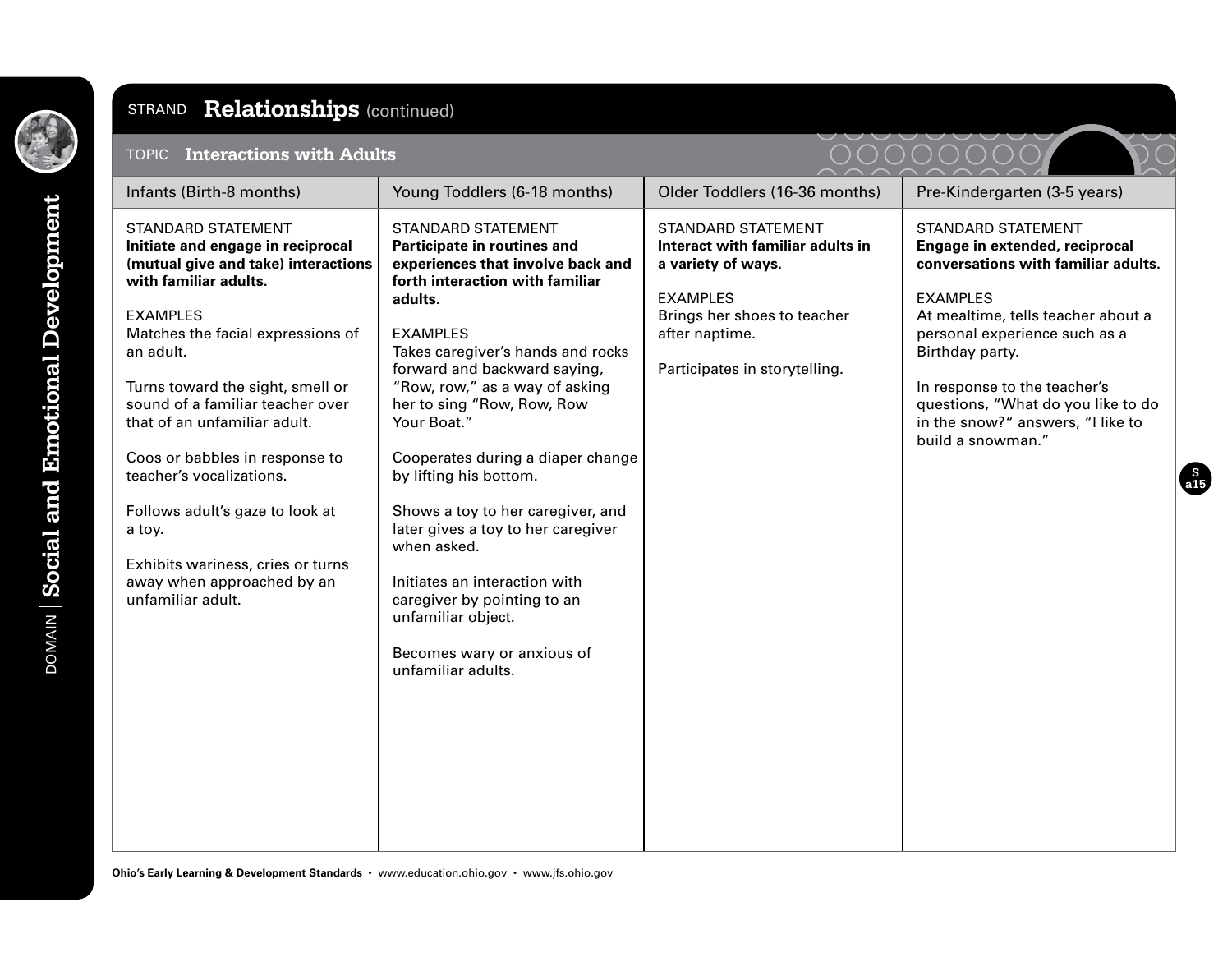

|  | TOPIC   Interactions with Adults (continued) |
|--|----------------------------------------------|
|--|----------------------------------------------|

| Young Toddlers (6-18 months)<br>Infants (Birth-8 months) | Older Toddlers (16-36 months)<br>Pre-Kindergarten (3-5 years)                                                                                   |
|----------------------------------------------------------|-------------------------------------------------------------------------------------------------------------------------------------------------|
| adults.                                                  | <b>STANDARD STATEMENT</b><br><b>STANDARD STATEMENT</b><br>Seek assistance from familiar<br>Request and accept guidance from<br>familiar adults. |
| <b>EXAMPLES</b><br>puzzle together.                      | <b>EXAMPLES</b><br>Asks for help when putting a<br>Asks teacher for help when<br>confronted with a challenging task.                            |
| or tying shoes.                                          | Asks teacher for help in resolving<br>Asks for help when zipping coat<br>a conflict with another child.                                         |
|                                                          | With support from the teacher,<br>describes his feelings about an<br>upsetting event.                                                           |
| in unfamiliar adults.                                    | <b>STANDARD STATEMENT</b><br>Demonstrate early signs of interest                                                                                |
| <b>EXAMPLES</b><br>the classroom.                        | Hides behind teacher and<br>peeks out to observe visitor in                                                                                     |
|                                                          | Stays close to familiar adult when<br>a new adult enters the room.                                                                              |
| by an unfamiliar adult.                                  | Looks to familiar adult for<br>reassurance when approached                                                                                      |
|                                                          |                                                                                                                                                 |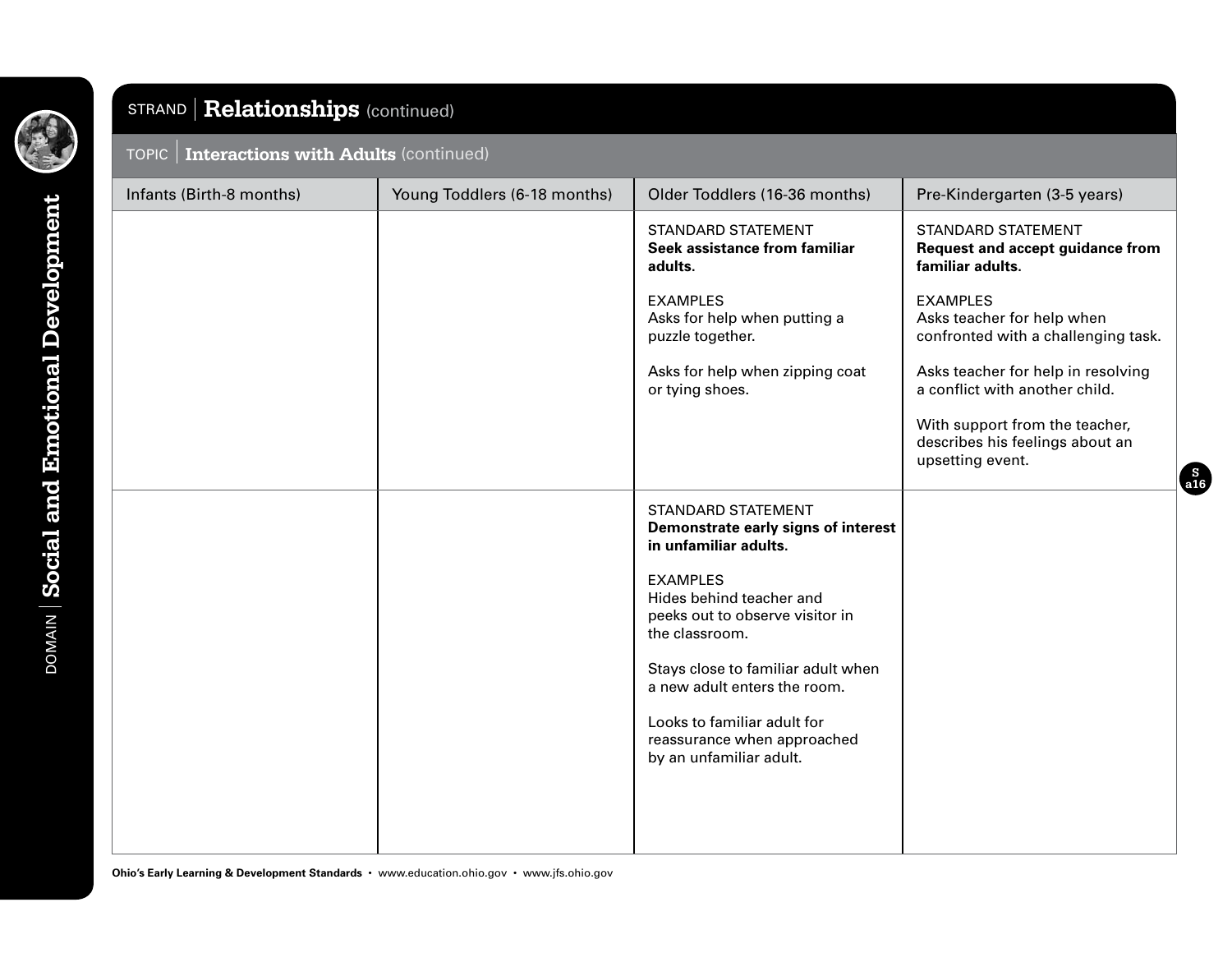

| TOPIC   Peer Interactions and Relationships                                                                                                                                                                                                |                                                                                                                                                                                                                                                                                                                                                                                                                                       |                                                                                                                                                                                                                                                                                                             |                                                                                                                                                                                                                                                                                                                                                                                                                                                                                                                                                                                                                         |
|--------------------------------------------------------------------------------------------------------------------------------------------------------------------------------------------------------------------------------------------|---------------------------------------------------------------------------------------------------------------------------------------------------------------------------------------------------------------------------------------------------------------------------------------------------------------------------------------------------------------------------------------------------------------------------------------|-------------------------------------------------------------------------------------------------------------------------------------------------------------------------------------------------------------------------------------------------------------------------------------------------------------|-------------------------------------------------------------------------------------------------------------------------------------------------------------------------------------------------------------------------------------------------------------------------------------------------------------------------------------------------------------------------------------------------------------------------------------------------------------------------------------------------------------------------------------------------------------------------------------------------------------------------|
| Infants (Birth-8 months)                                                                                                                                                                                                                   | Young Toddlers (6-18 months)                                                                                                                                                                                                                                                                                                                                                                                                          | Older Toddlers (16-36 months)                                                                                                                                                                                                                                                                               | Pre-Kindergarten (3-5 years)                                                                                                                                                                                                                                                                                                                                                                                                                                                                                                                                                                                            |
| <b>STANDARD STATEMENT</b><br>Show interest in other children.<br><b>EXAMPLES</b><br>Makes eye contact with<br>another child.<br>Touches mouth or hair of<br>another child.<br>Looks at another child that is lying<br>on a blanket nearby. | <b>STANDARD STATEMENT</b><br>Participate in simple back and<br>forth interactions with peers for<br>short periods of time.<br><b>EXAMPLES</b><br>Stands beside another toddler<br>at the water table, filling her<br>water pail, while the other toddler<br>fills hers.<br>Rolls a ball with another toddler.<br>Pretends to cook on the stove or<br>bathe the baby using props such<br>as pots, pans, baby dolls and<br>wash cloths. | <b>STANDARD STATEMENT</b><br>Engage in associative play<br>with peers.<br><b>EXAMPLES</b><br>Names one or two friends within<br>her class.<br>Stands at the play dough table,<br>rolling balls of dough, while her<br>peers play beside her.<br>Pretends to cook food on a toy<br>stove with another child. | <b>STANDARD STATEMENT</b><br>Interact with peers in more<br>complex pretend play including<br>planning, coordination of roles<br>and cooperation.<br><b>EXAMPLES</b><br>Assumes the role of a scary<br>monster, roars, and all the other<br>children scamper away.<br>A small group of children decide to<br>re-enact The Three Bears after the<br>teacher reads the story aloud.<br>Creates pretend play sequences<br>that include a beginning, middle<br>and end.<br>Assumes a role and maintains that<br>character for the duration of the<br>play sequence.<br>Says, "You can't talk! You're the<br>dog, remember?" |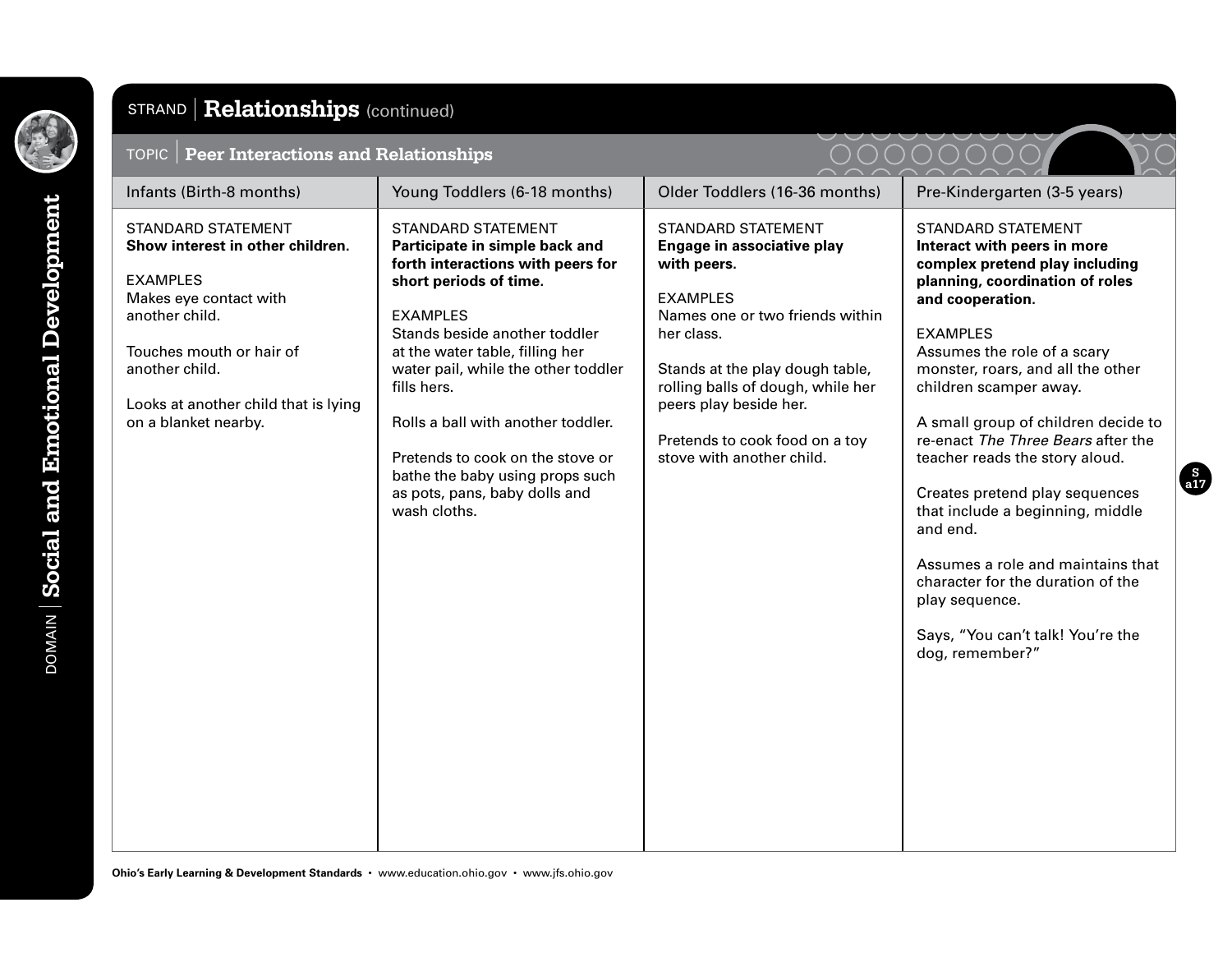

| TOPIC   Peer Interactions and Relationships (continued) |
|---------------------------------------------------------|
|                                                         |

| Infants (Birth-8 months)                                                                                                                                                                                                                                                          | Young Toddlers (6-18 months) | Older Toddlers (16-36 months)                                                                                                                                                                                                                                                                                       | Pre-Kindergarten (3-5 years)                                                                                                                                                                                                                                                                                                                                                                                                                                                                                                                                                                       |
|-----------------------------------------------------------------------------------------------------------------------------------------------------------------------------------------------------------------------------------------------------------------------------------|------------------------------|---------------------------------------------------------------------------------------------------------------------------------------------------------------------------------------------------------------------------------------------------------------------------------------------------------------------|----------------------------------------------------------------------------------------------------------------------------------------------------------------------------------------------------------------------------------------------------------------------------------------------------------------------------------------------------------------------------------------------------------------------------------------------------------------------------------------------------------------------------------------------------------------------------------------------------|
| <b>STANDARD STATEMENT</b><br><b>Repeat actions that elicit social</b><br>responses from others.<br><b>EXAMPLES</b><br>Imitates facial expressions such<br>as a smile in response to a<br>toddler's smile.<br>Reacts to another child with a<br>playful response such as babbling. |                              | <b>STANDARD STATEMENT</b><br>With modeling and support,<br>demonstrate socially competent<br>behavior with peers, such as<br>helping, sharing and taking turns.<br><b>EXAMPLES</b><br>Takes turns and shares, although<br>inconsistently.<br>Helps clean up during designated<br>time.<br>Offers a toy to a friend. | <b>STANDARD STATEMENT</b><br><b>Demonstrate socially competent</b><br>behavior with peers.<br><b>EXAMPLES</b><br>Child with a speech delay shows<br>younger child how to ride a tricycle.<br>Invites several other children to<br>play by saying, "Do you want to<br>dress up with me?"<br>Waits until another child is done<br>playing on a swing and then uses it.<br>Offers to share his play dough.<br>Holds bubble wand for another<br>child so she can blow bubbles.<br>Seeks to play with one or more<br>friends, even to the extent of<br>excluding other children from the<br>play group. |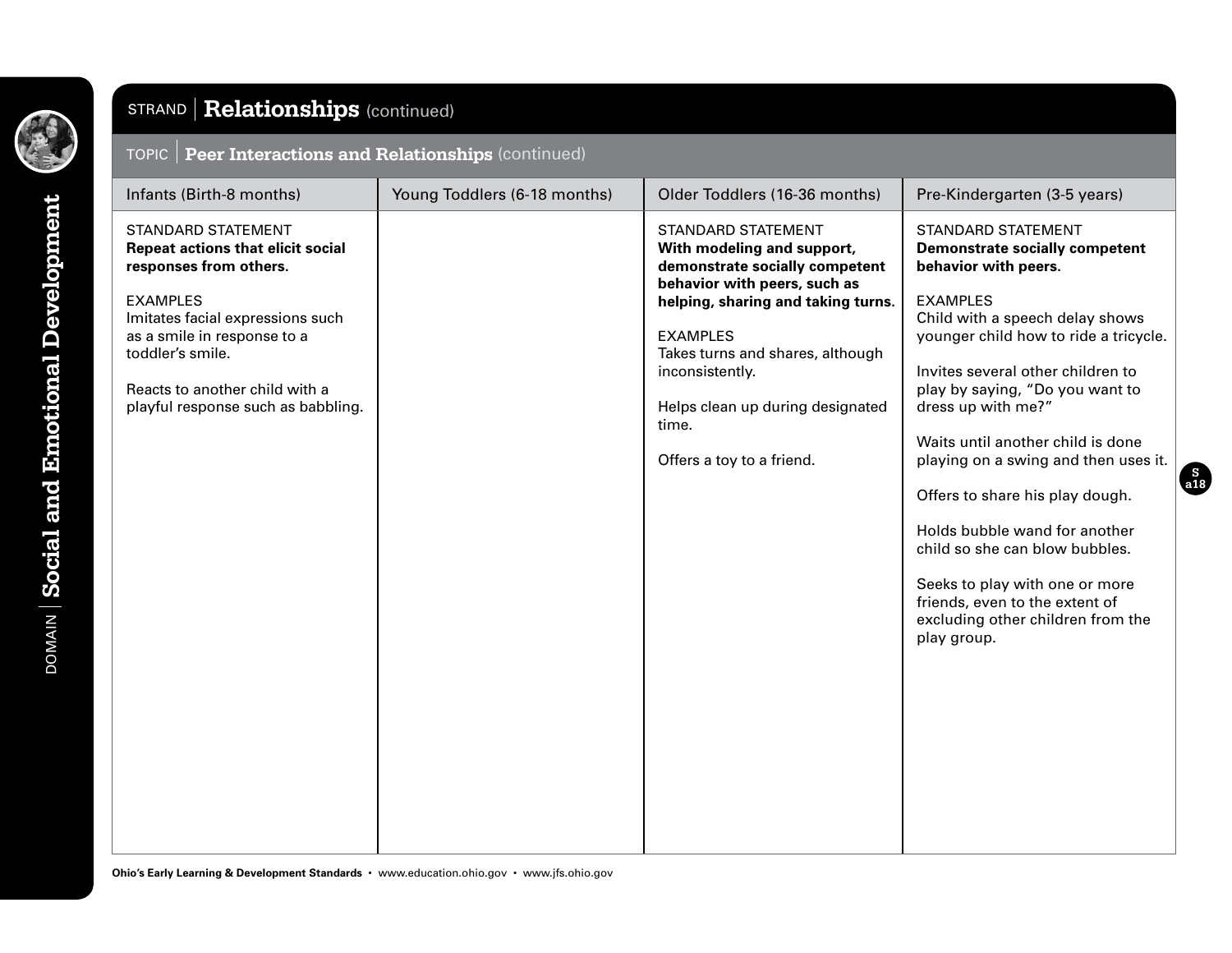

| TOPIC   Peer Interactions and Relationships (continued) |                              |                               |                                                                                                                                      |  |  |
|---------------------------------------------------------|------------------------------|-------------------------------|--------------------------------------------------------------------------------------------------------------------------------------|--|--|
| Infants (Birth-8 months)                                | Young Toddlers (6-18 months) | Older Toddlers (16-36 months) | Pre-Kindergarten (3-5 years)                                                                                                         |  |  |
|                                                         |                              |                               | <b>STANDARD STATEMENT</b><br>With modeling and support,<br>negotiate to resolve social conflicts<br>with peers.                      |  |  |
|                                                         |                              |                               | <b>EXAMPLES</b><br>Seeks assistance from a teacher<br>when a disagreement starts to<br>escalate into physical aggression.            |  |  |
|                                                         |                              |                               | Suggests to child that they build<br>a house together to resolve<br>struggle to control some highly<br>desirable blocks.             |  |  |
|                                                         |                              |                               | At the block area tells the teacher,<br>"She won't share," when another<br>child takes all of the blocks and<br>refuses to share.    |  |  |
|                                                         |                              |                               | With prompting from the teacher,<br>remembers to use words to express<br>strong feelings (e.g., "I don't like it<br>when you push.") |  |  |
|                                                         |                              |                               |                                                                                                                                      |  |  |
|                                                         |                              |                               |                                                                                                                                      |  |  |
|                                                         |                              |                               |                                                                                                                                      |  |  |